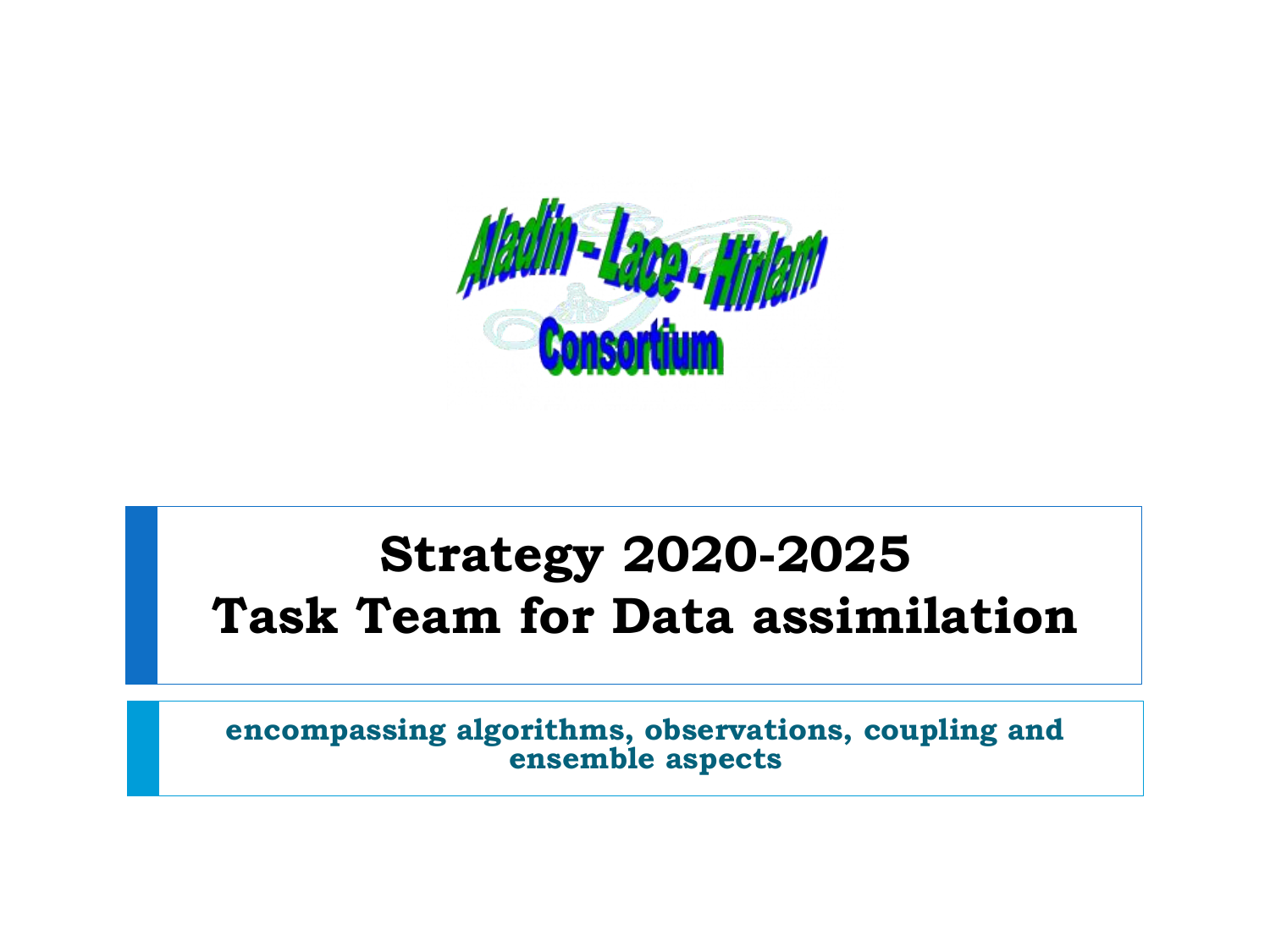# TT composition

- **Task Team(TT) Leader: Benedikt Strajnar**
- TT Members: Alena Trojakova, EoinWhelan, Florian Meier, Jean-François Mahfouf, Loik Berre, Maria Monteiro, Roel Stappers, Roger Randriamampianina, Stefan Schneider, Tomas Landelius, Xiaohua Yang
- Further inputs to the draft document provided by: Jan Barkmeijer, Magnus Lindskog, Jelena Bojarova and Carlos Geijo, Ekaterina Kurzeneva

1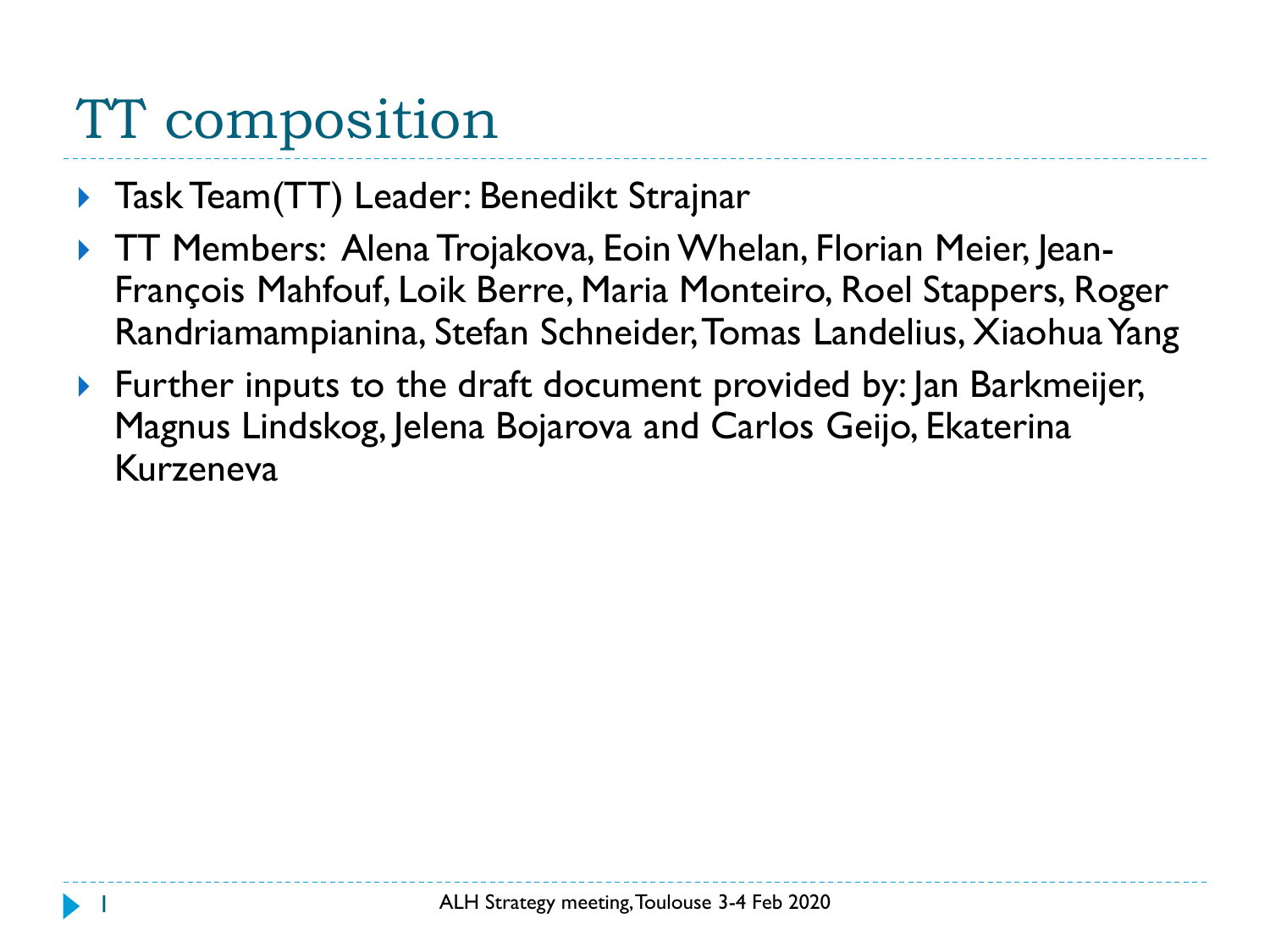# Needs (WHY?)

- ▶ Realistic quantitative forecasts at convective scale, especially at the nowcasting and very short time range
- ▶ Data assimilation (DA) requires efficient and accurate algorithms, but also a strategy to ease maintenance and development of these algorithms
- Increased use of ensemble information in variational methods to incorporate flow-dependent features
- It is needed to propagate spatially the observed information in a way that accounts for the ongoing meteorological situation, as it strongly influences the amplitudes and structures of background errors.
- ▶ There is also a need to implement four-dimensional DA algorithms in order to use time-distributed observations in an optimal way, and also for reducing spin up effects.
- Specific approaches for simulating observation and model errors in the ensemble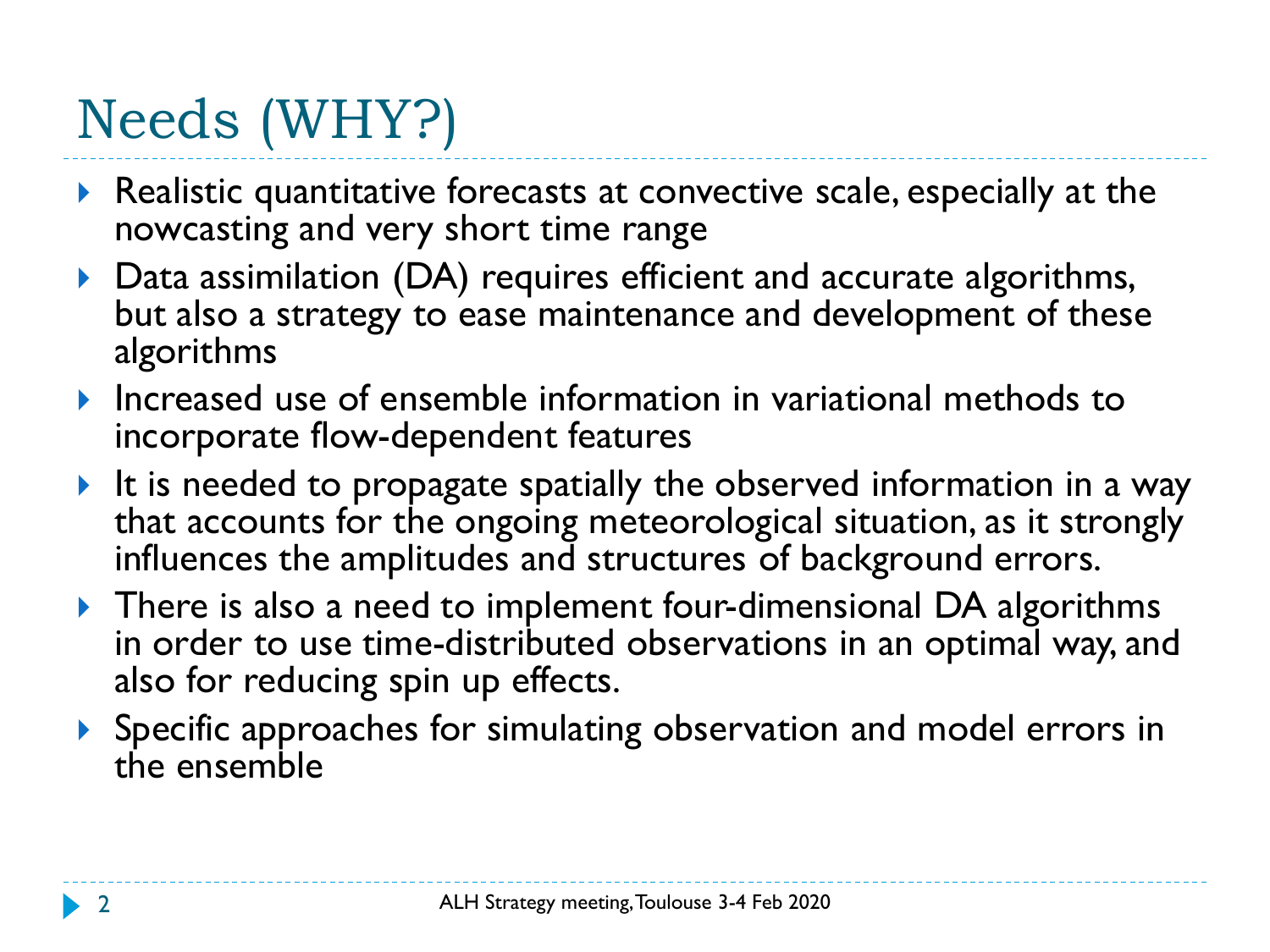# Needs (WHY?)(2)

- ▶ Optimize and increase use of observations
- ▶ To build the basic level of data assimilation (that all Members should be able to afford) in the ALH System and to provide a minimum of support to the Members to handle their local data streams.
- ▶ Need for consistent inputs to numerical models of different geophysical systems at several temporal scales, including atmosphere, land/soil, snow, lake, hydrology and photo-chemistry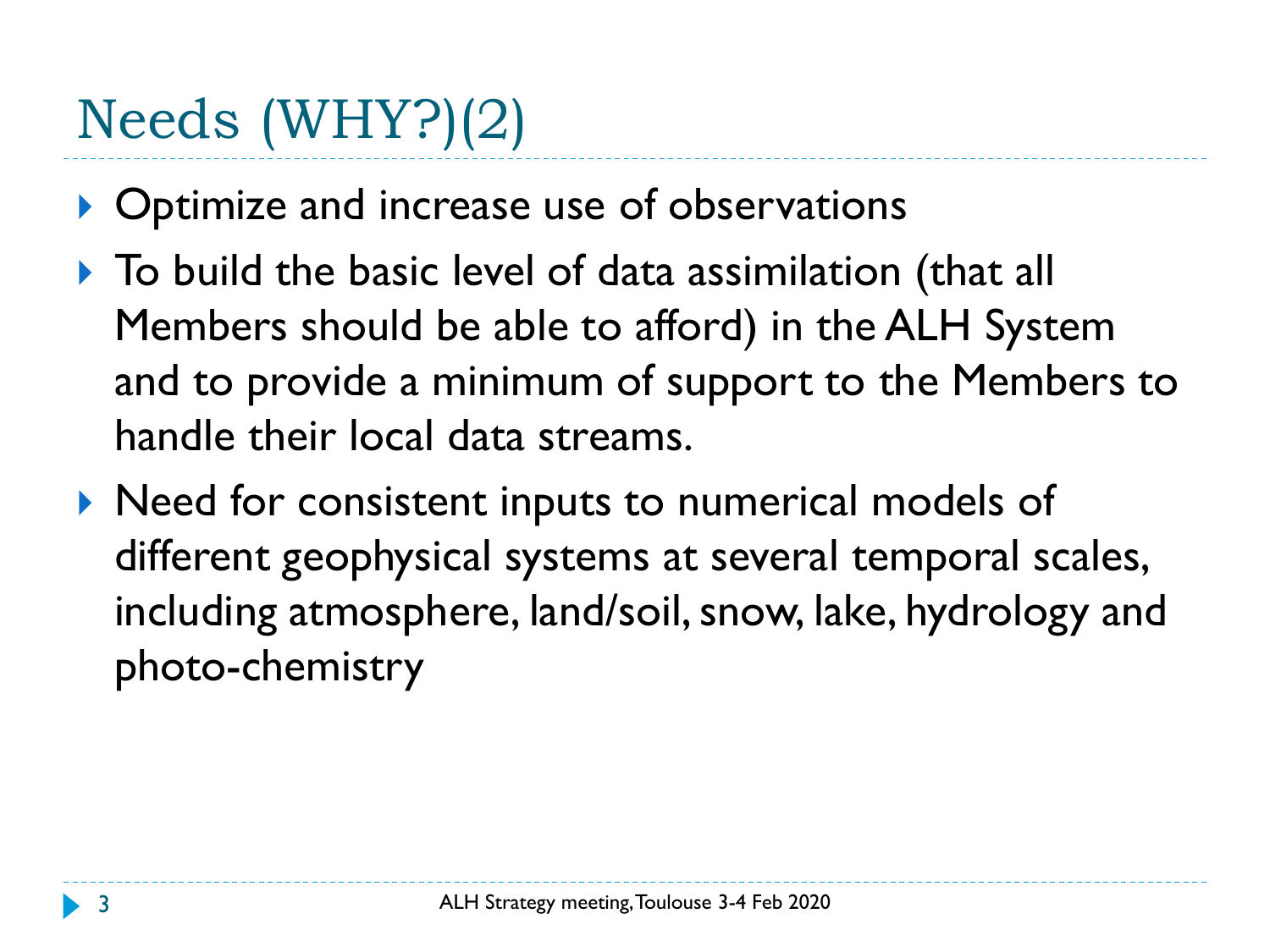# Main strategic goals (WHAT?) (1)

- **Algorithms** 
	- **Implement and switch to the OOPS version of the DA system.**
	- Assessment and implementation of flow dependent algorithms.
	- Further evolution/implementation of ensemble generation methods and uncertainty quantification.
	- ▶ Definition of DA CSC's and technical validation tools/unit tests for DA components.
	- Advance surface assimilation methodology.
	- $\triangleright$  Provide effective methods for nowcasting.
	- Successfull combination of LAM with large-scale information
	- **Progressive integration of DAsKIT**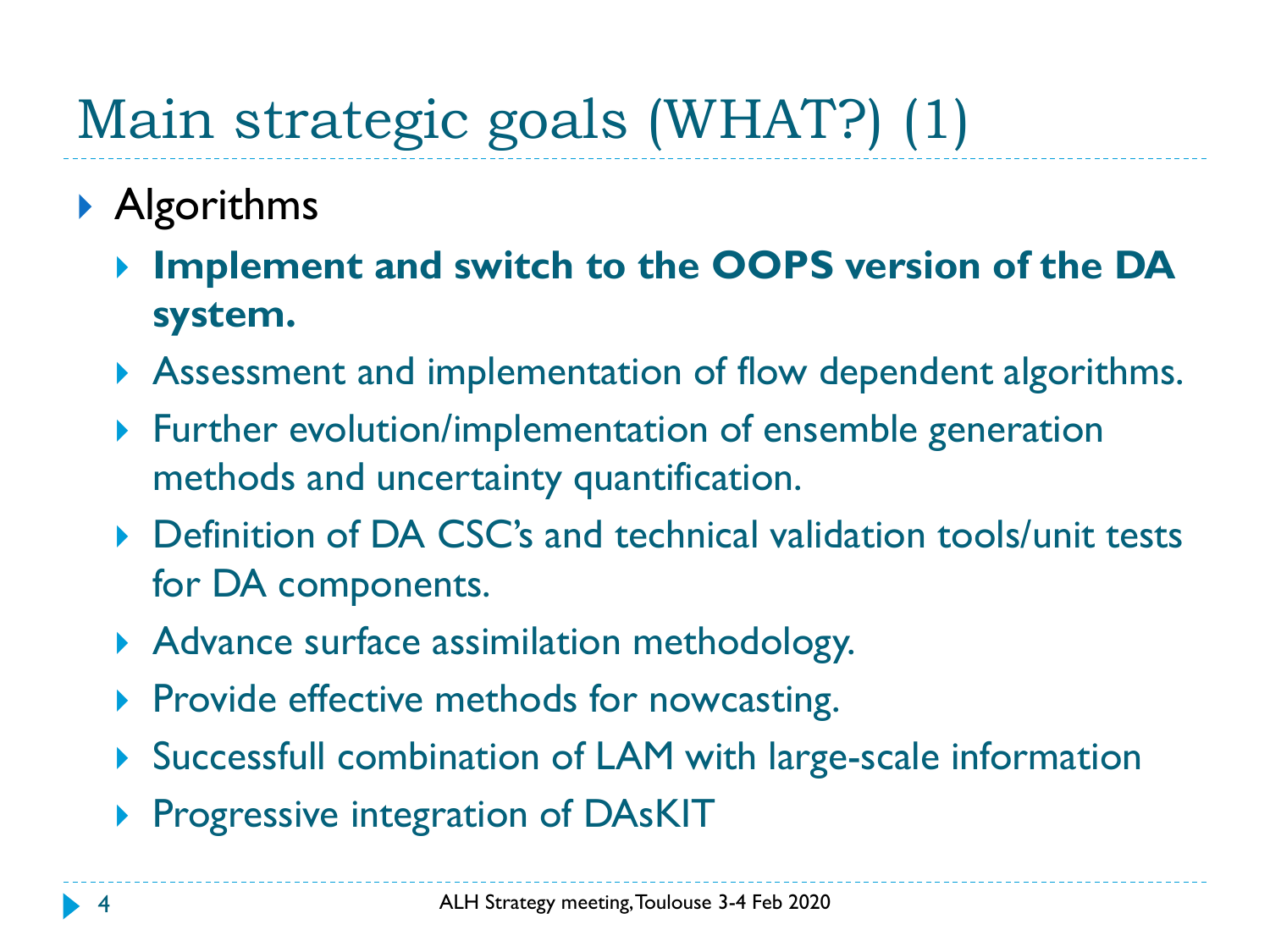# Main strategic goals (WHAT?) (2)

#### **• Observations**

- Successful implementation of forthcoming satellite mission (MTG IRS, EPS-NG)
- ▶ Increased use of EUMETSAT SAF/Copernicus Services
- ▶ Increased use of EUMETNET (E-OPERA, E-ABO, E-GVAP)
- **Manage increased observation volumes.**
- ▶ Unification of bias correction, blacklisting, monitoring & diagnostic tools.

#### ▶ Coupling

▶ Support for weak coupling (except atmosphere-surface)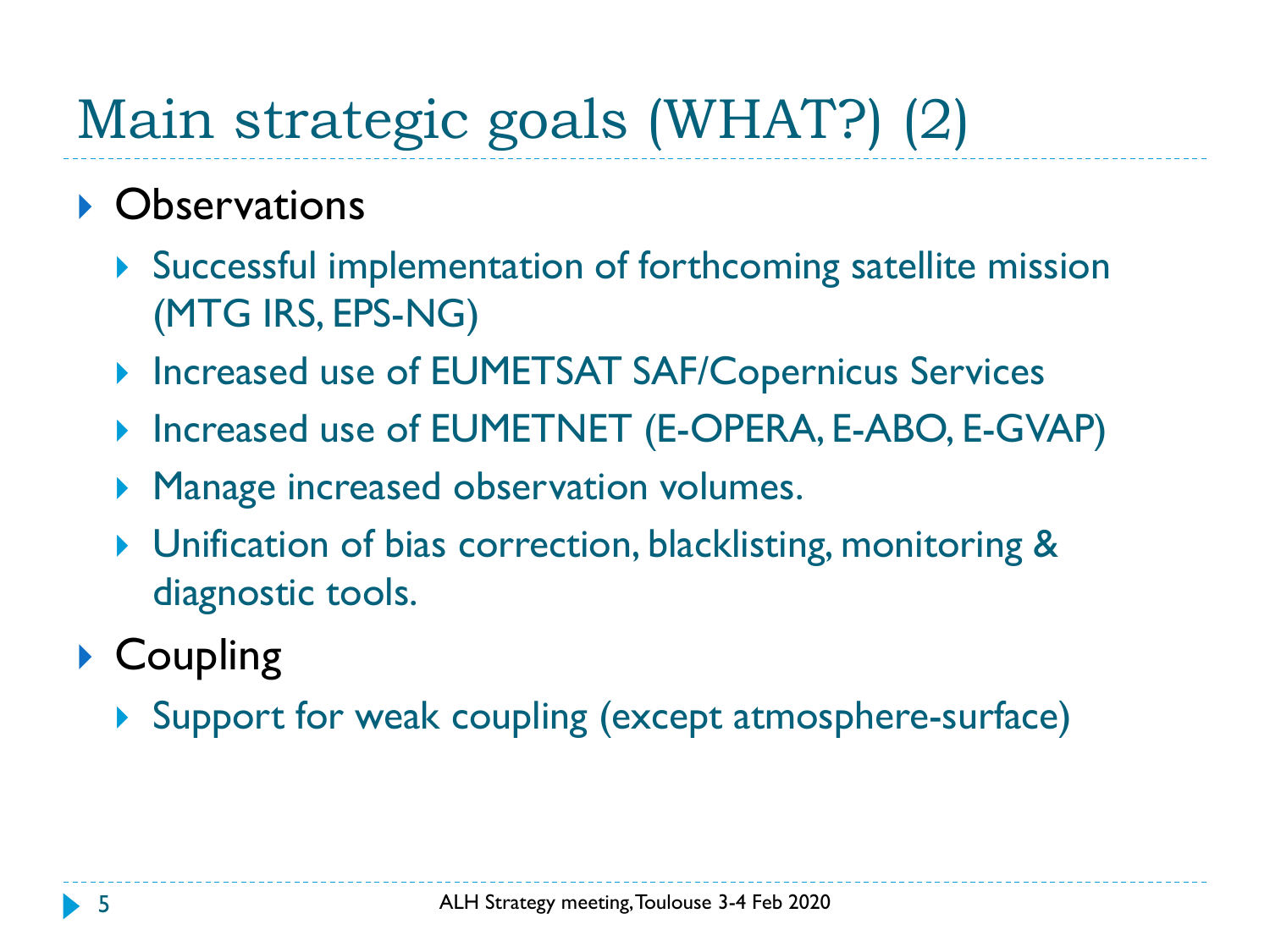### Detailed strategic goals (WHAT/HOW?)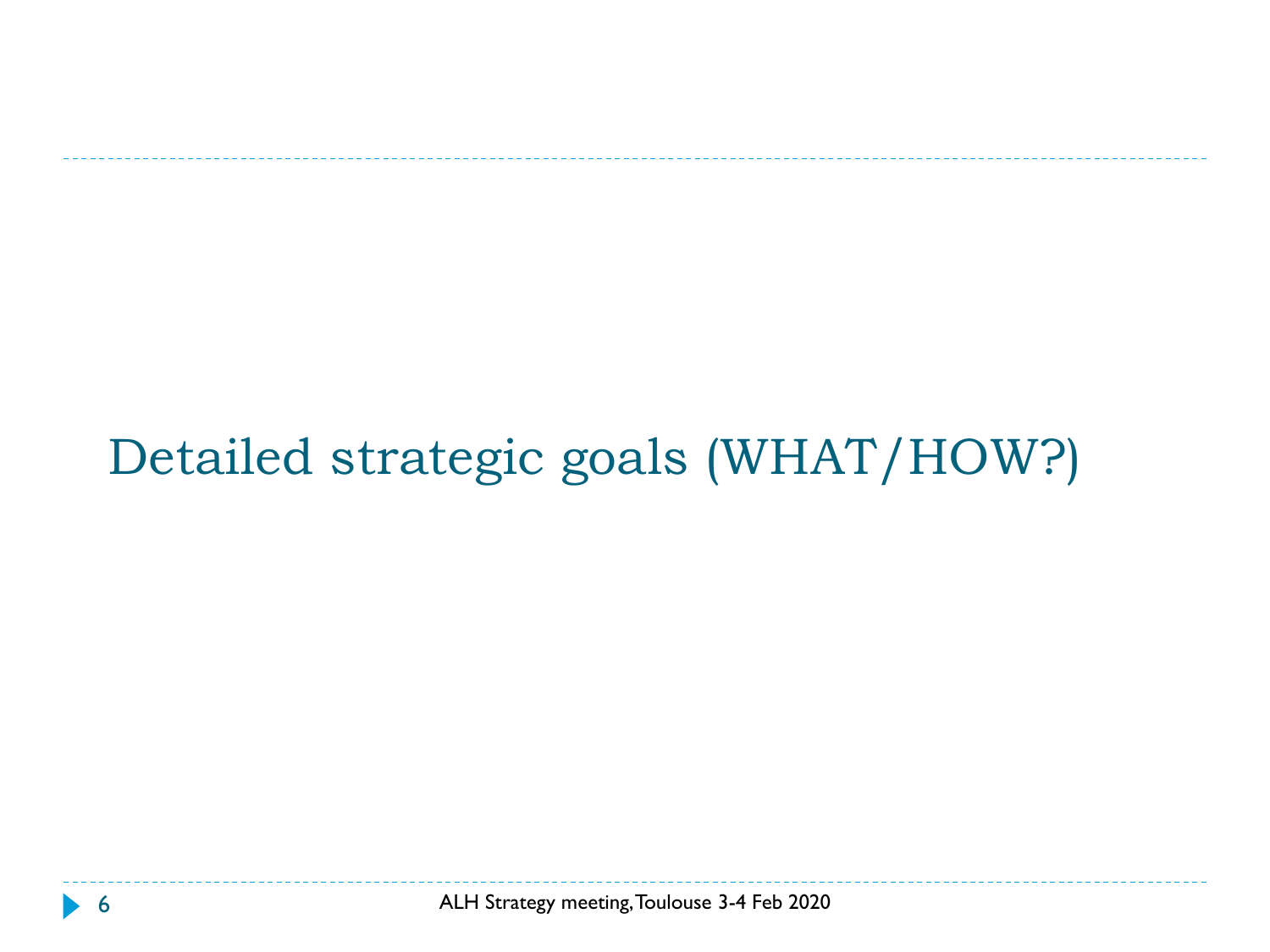### Object-Oriented Prediction System (OOPS)

- OOPS is considered as a suitable and flexible framework for implementing new DA algorithms
- **Enables unit-tests to be built as separate applications.**
- The general evolution towards the OOPS approach will require specific training for the consortium members and close coordination with ECMWF.
- Current ongoing (preoperational) algorithmic developments in the pre-OOPS environment
- how to ensure smooth transition towards OOPS-ified versions?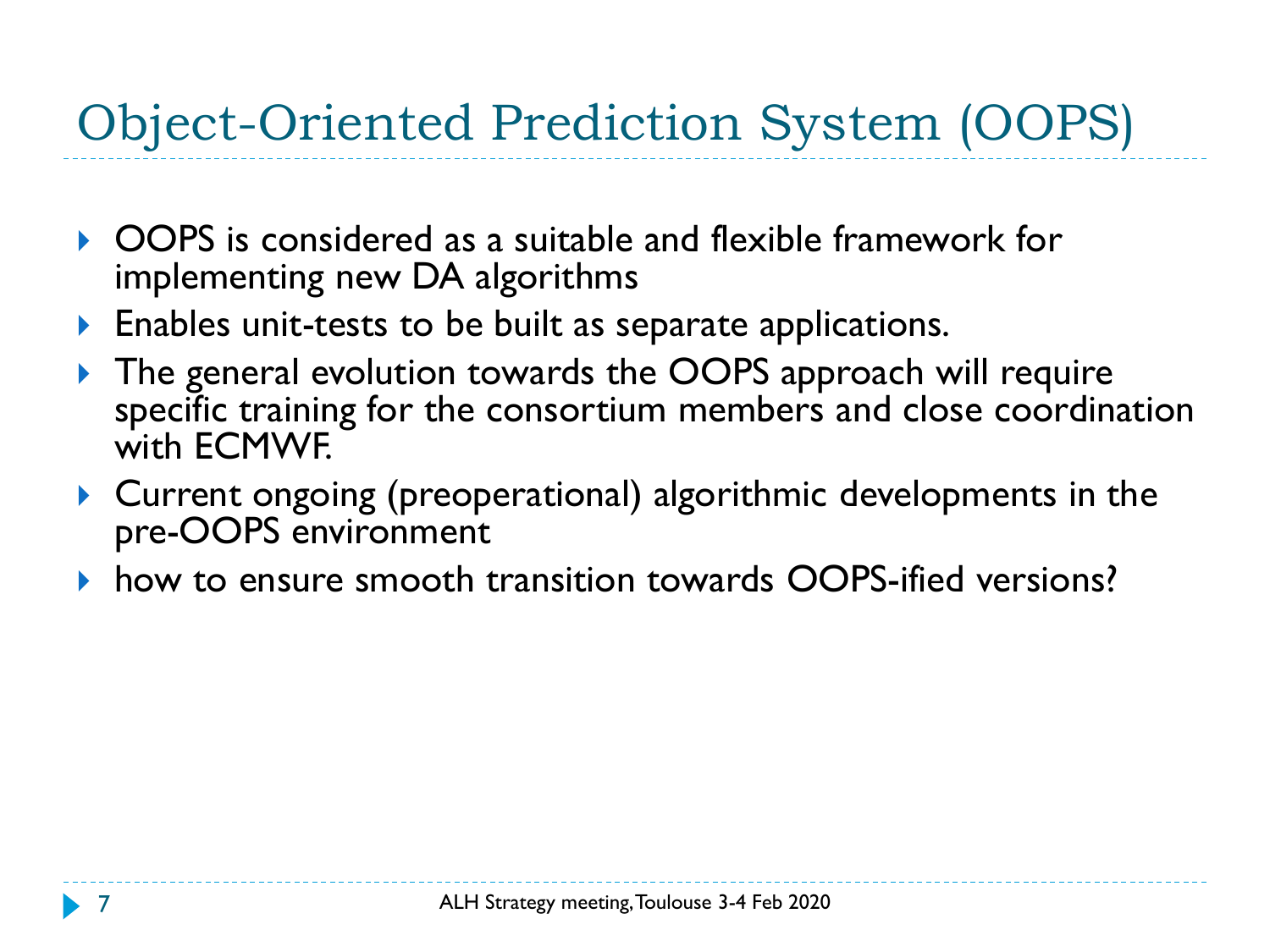#### OOPS DA Timeline



#### **Validation of LAM OOPS components at MF**

CY46,47 validation and optimization of elementary DA units, e.g. obs. operators, 3D/4D variational minimization.

**E-suites at MF including OOPS features** CY ??

**Operational implementation ECMWF, MF** CY49??. Includes global 4D-Var and regional 3D or 4D EnVar

#### **Validation in ALADIN/HIRLAM**

Based on export CY46,47?? ALADIN/HIRLAM Design of applications. Capacity building in local teams.

**Operational implementation in ALADIN/HIRLAM members**

Main configurations of ALADIN/HIRLAM centres under OOPS framework.

#### **DAsKIT**

Implementation of DasKIT (basic/lightweight DA) in OOPS framework.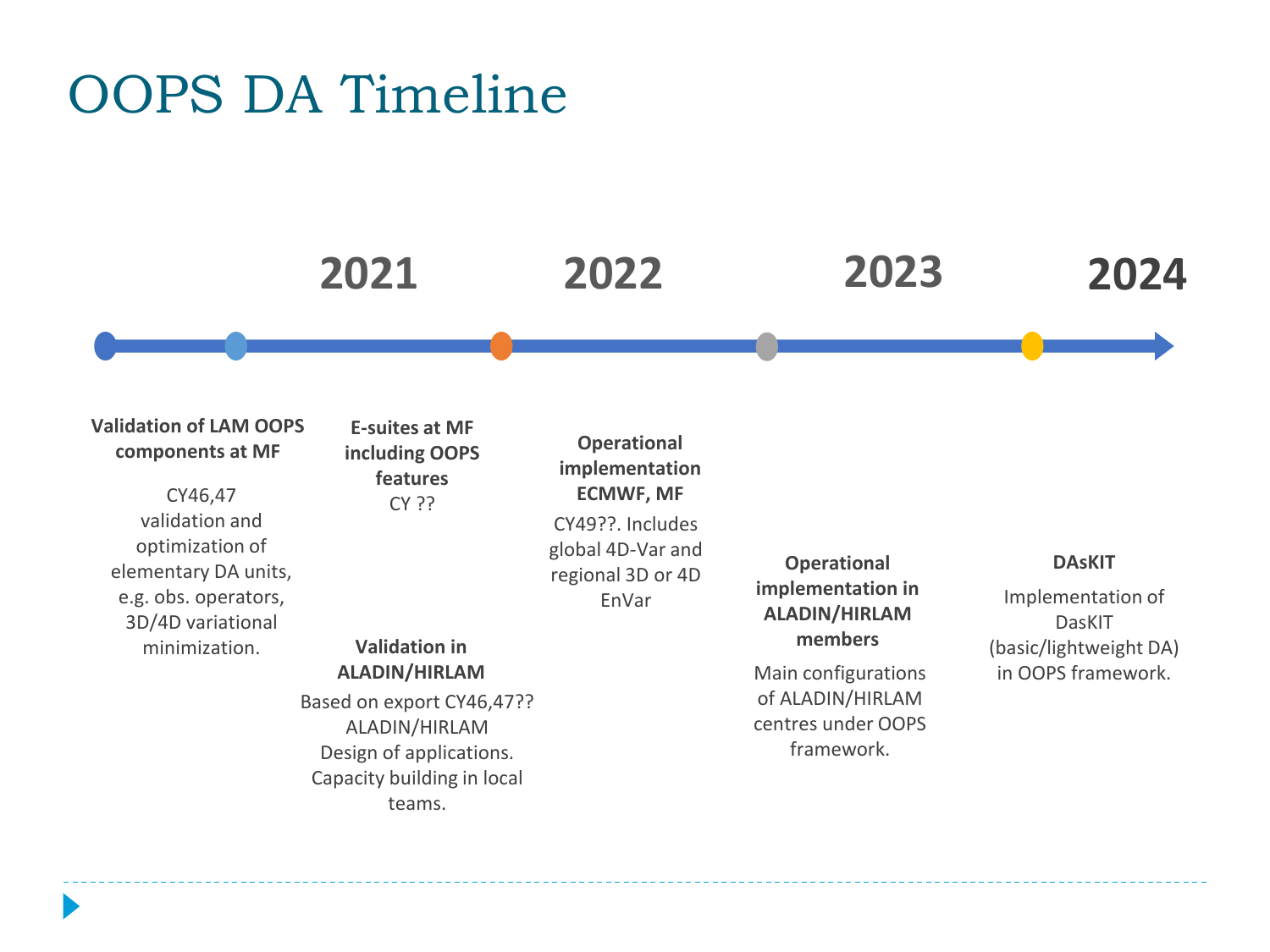# Challenges related to OOPS-ification

- The general evolution towards the OOPS approach will **require specific training** for the consortium members and close coordination with ECMWF.
- ▶ There are ongoing (preoperational and R&D) algorithmic developments in ,h' cycles (LETKF, 4D-Var, hybrid 4D-Var/Ens, DA for NWC). A procedure to secure smooth transition towards their OOPS-ified versions needs to be defined.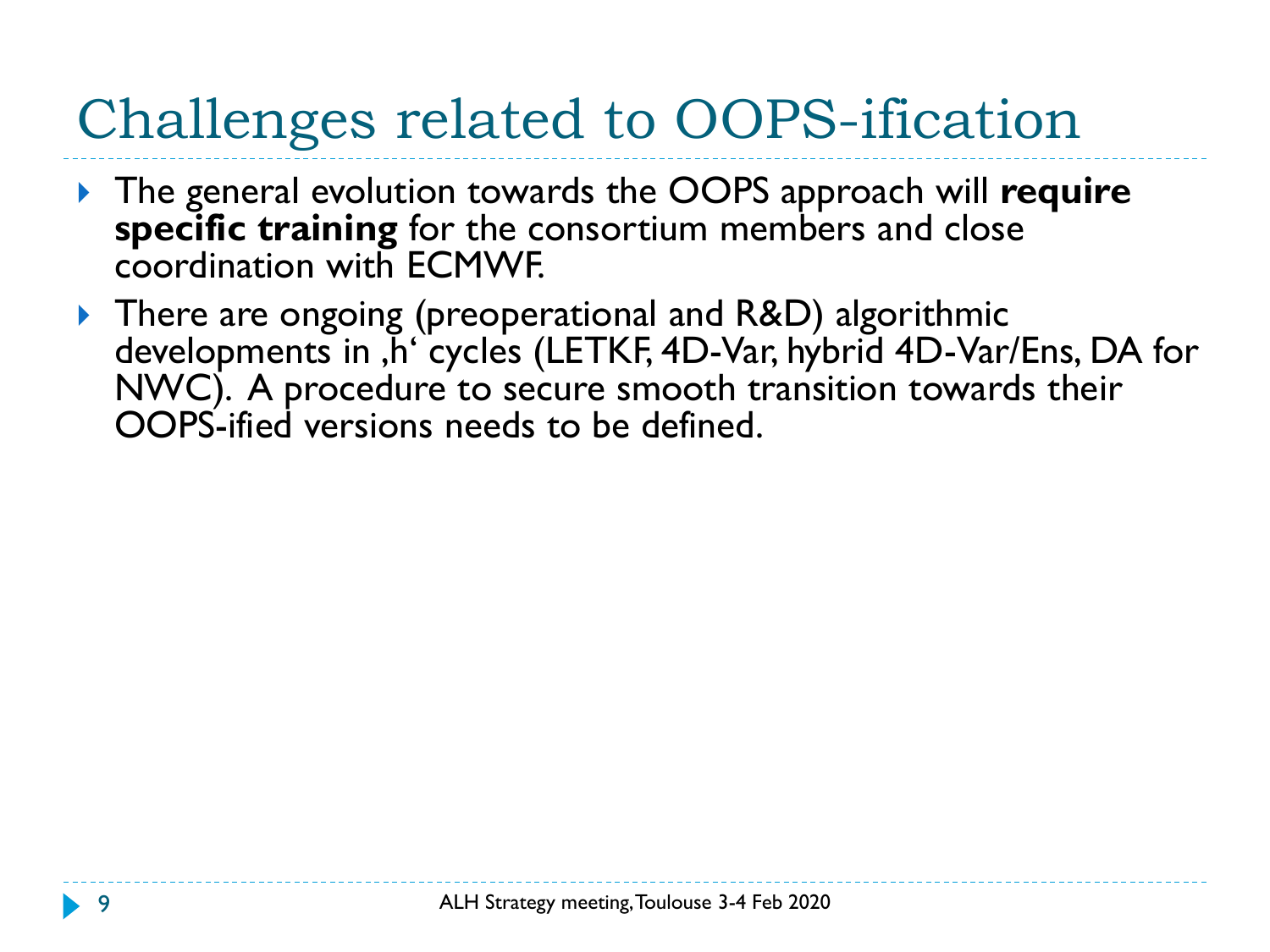### Assessment and implementation of flow dependent algorithms

- Several types of flow-dependent methods to be considered:
	- Ensemble-variational (EnVar)
		- ▶ 3D-EnVar shows good potential wrt. 3D-Var.
		- ▶ Extension to 4D without TL/adjoint model.
		- Depends on quality of an ensemble
	- Four-dimensional variational methods (4D-Var)
		- Depending on tangent linear and adjoint versions of the model are considered to be sufficiently realistic 4D-Var.
		- $\blacktriangleright$  Possibly including a hybrid combination of static covariances and ensemble localized covariances for 3D background errors.
		- Further development of simplified physics within a multi-incremental 4D-Var framework will also be considered.
	- **Number** Yarious types of hybrid methods
- Ability to reduce spin-up is important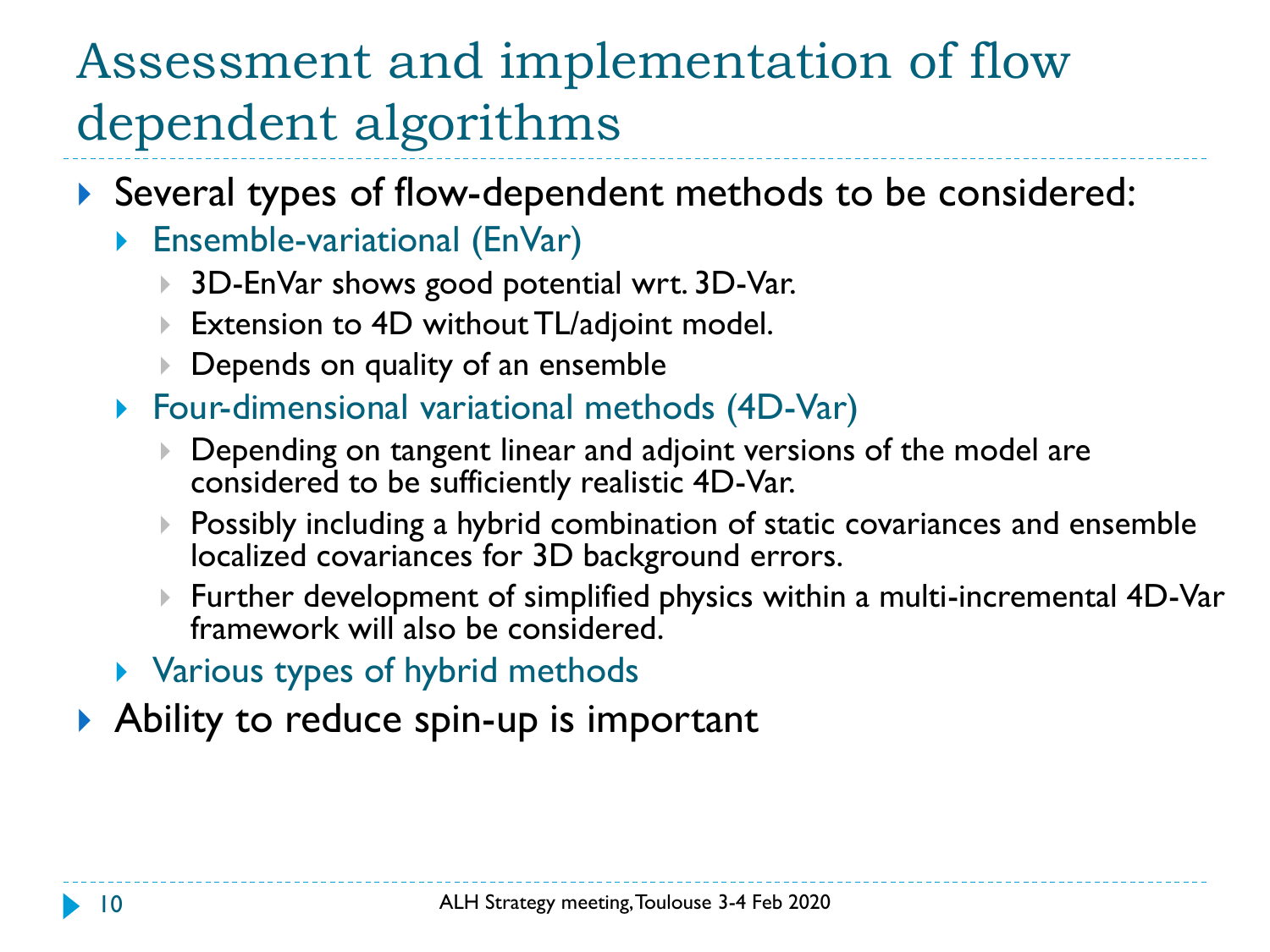### Further evolution of ensemble generation methods and uncertainty quantification

- ▶ DA algorithms require the use of ensemble of background perturbations
	- The Ensemble of Data Assimilations (EDA)
		- Attractive scientific consistency with DDA and also for development and maintenance purposes.
	- ▶ Local Ensemble Transform Kalman Filter (LETKF)
		- Ensemble-based representation of the Kalman gain matrix, in order to update background perturbations into analysis perturbations.
- Comparison to identify best method for generating initial perturbations associated to background error covariance estimation and EPS initialisation.
- **More attention is needed in specification and representation of** correlated observation errors for km-scale data assimilation, in order to be able to assimilate more data.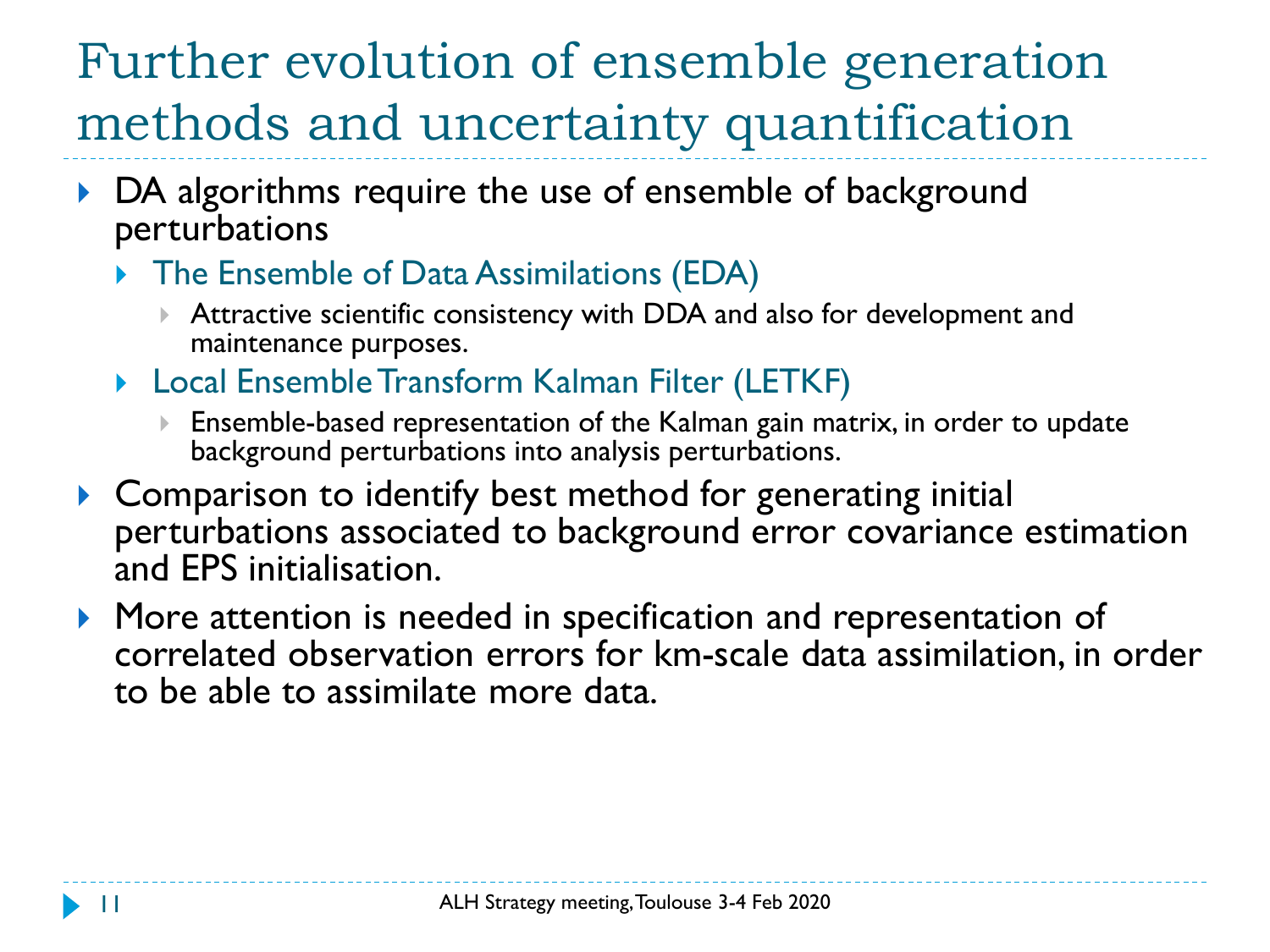#### Move to enhanced surface assimilation methods

- Progressively move to enhanced surface assimilation techniques, with respect to the current static Optimal Interpolation (CANARI or GridPP).
- **First possible approach: derive OI coefficients from the ensemble** simulations (which include weak atmosphere/surface coupling in their cycling) to provide cross-covariance between screen-level variables and surface parameters.
- ▶ Options for surface analysis: Simplified Extended Kalman Filter (SEKF), the Extended Kalman Filter (EKF), the Ensemble Kalman Filter (EnKF), or the ensemble-variational (EnVar) algorithm.
- **Those methods can (and should) be equally applied to town or** lake/sea/ice tiles in case representative observations are available.
- Methods accounting for horizontal correlations should be considered to replace current pointwise algorithms.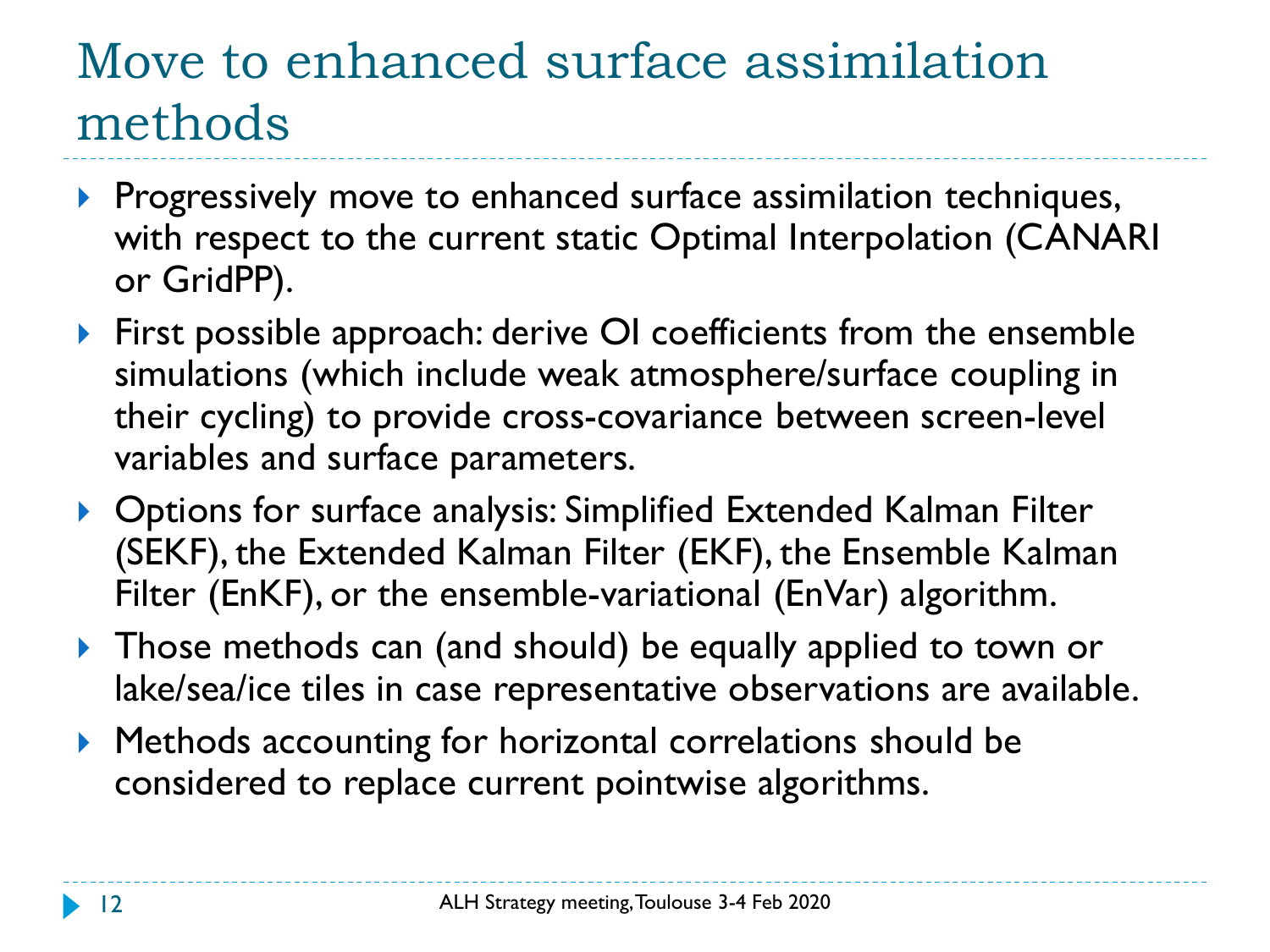## Definition of DA CSC's and technical validation tools/unit tests for DA

- Wish: possibility to activate different options for observation processing, quality control, blacklisting, assimilation scheme and for observation usage monitoring.
- The goal is to build a common repository which has the capability to feature different system configurations with reasonable interoperability, and to allow, at the same time, experimentations by partners to explore different flavours of configuration features and options.
- ▶ One of the challenges is that this requires a common modular (scheduler driven; e. g. ECFlow) scripting system which can be used for different applications.
- **Technical validation tools and unit tests for DA components also** need to be built (such as DAVAI).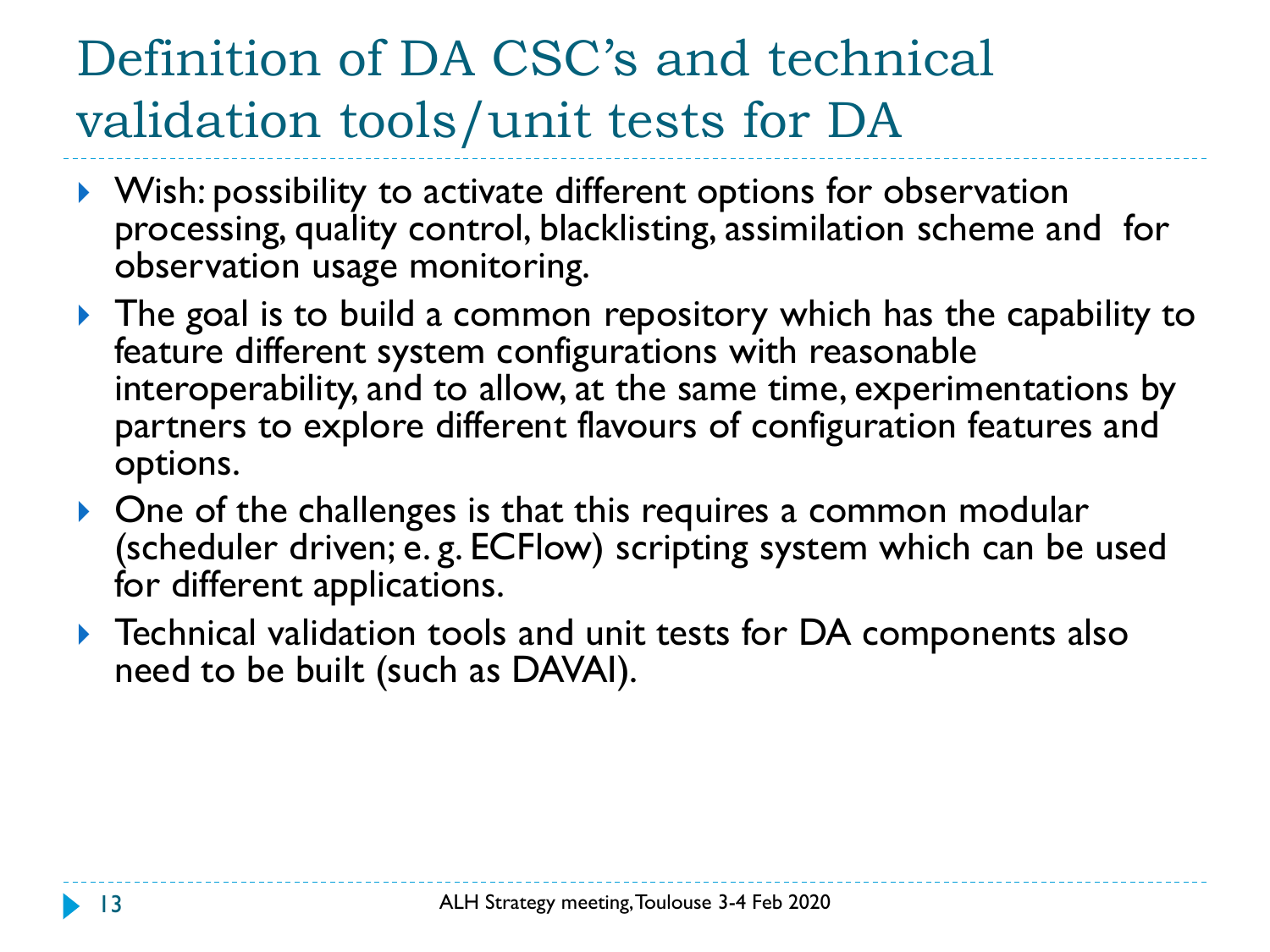# Nowcasting (1)

- High resolution observations to be available within a short time (10-15 minutes).
- Very promising results with overlapping observation windows; this approach can be considered as a potential solution.
- ▶ The NWP system should be relatively fast to support the nowcasting applications.
- ▶ The goal is then to build a flow-dependent DA system that allows reduced spin up and is able to process a large range of high temporal and spatial resolution observations with frequent (hourly or sub-hourly) update.
- **The system might be applied to relatively small target areas.**
- A more appropriate observation operator with supermoding will be explored, and correlated observation errors should be considered.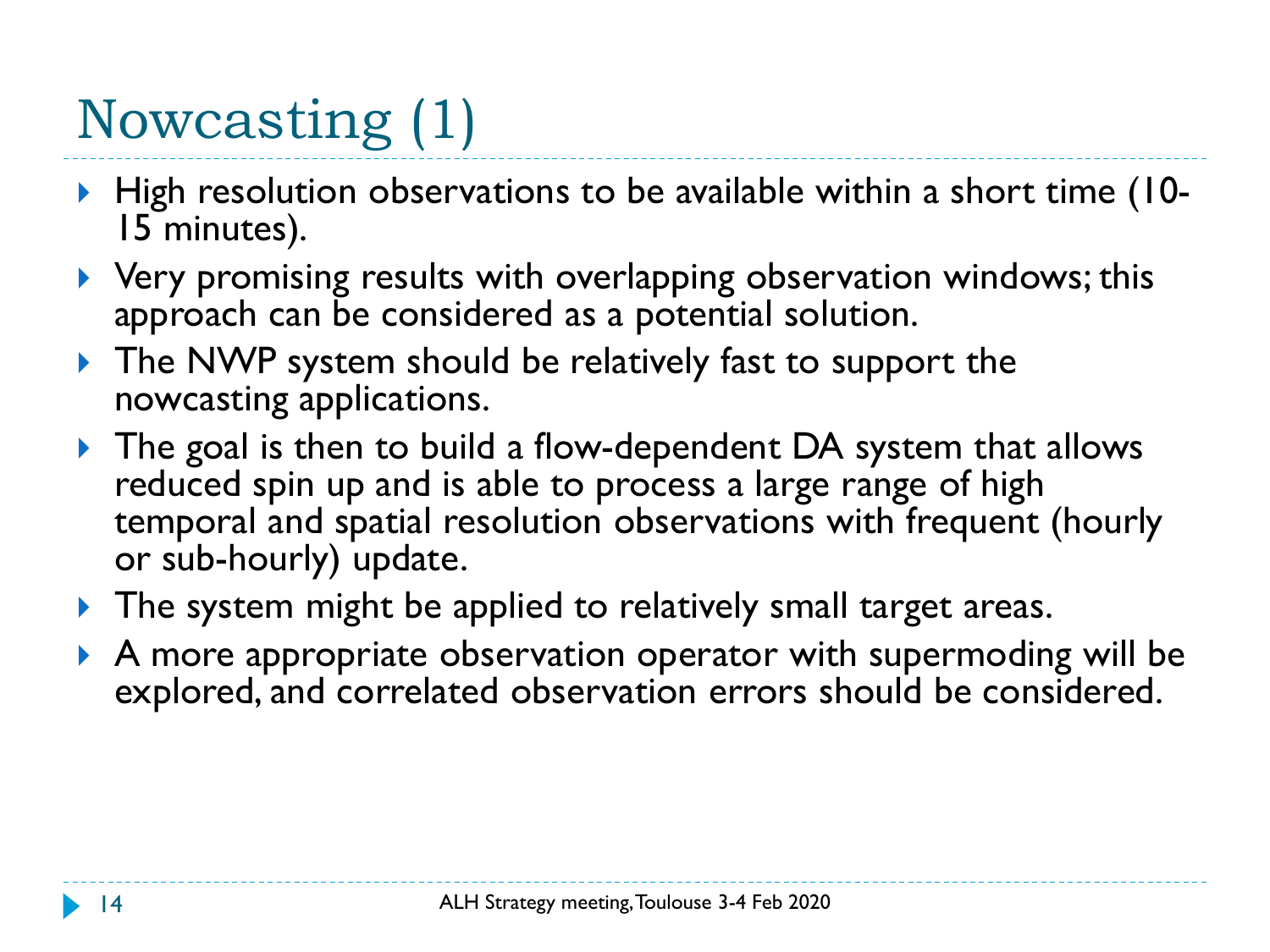# Nowcasting (2)

- **The use of crowdsourced observations processed with adapted** machine learning technique will be investigated.
- ▶ Initialisation methods (DF, IAU, VC etc...) and approaches that are able to correct phase error (e.g. field alignment) will be also explored.
- **For initialization of very rapidly updated systems, pragmatic** alternatives to variational/ensemble data assimilation are approaches based on nudging, which currently offer more flexibility to use 2D rapid observations.
- The codes for nudging, which is realized during the model integration, needs to be maintained as it is likely that the desired 4D assimilation methods will not be feasible for all the consortium members in the near future.
- ▶ The strategy should allow for a broad variety of implementations as part of the common code releases.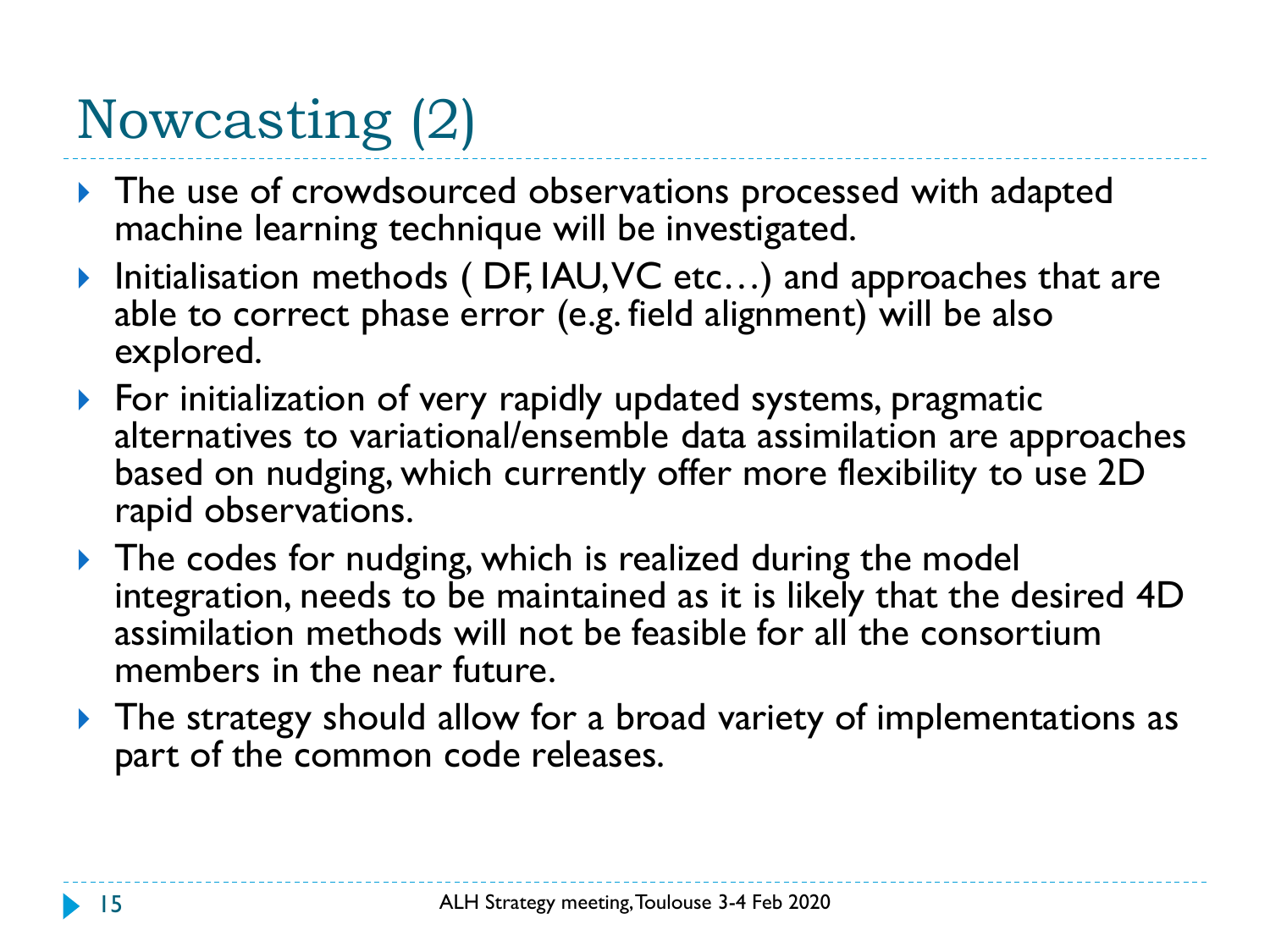# Large scale information

- ▶ Several methods (large scale mixing LSM, BlendVar and Jk) are currently used by several countries to transfer large scale information into the LAM DA.
- It has to be kept in mind when switching to OOPS and new DA algorithms such as EnVar that this approach is further supported.
- ▶ On the long term, an extension to more flow dependency in large scale correlation consistent with aforementioned background error correlation development might also be necessary.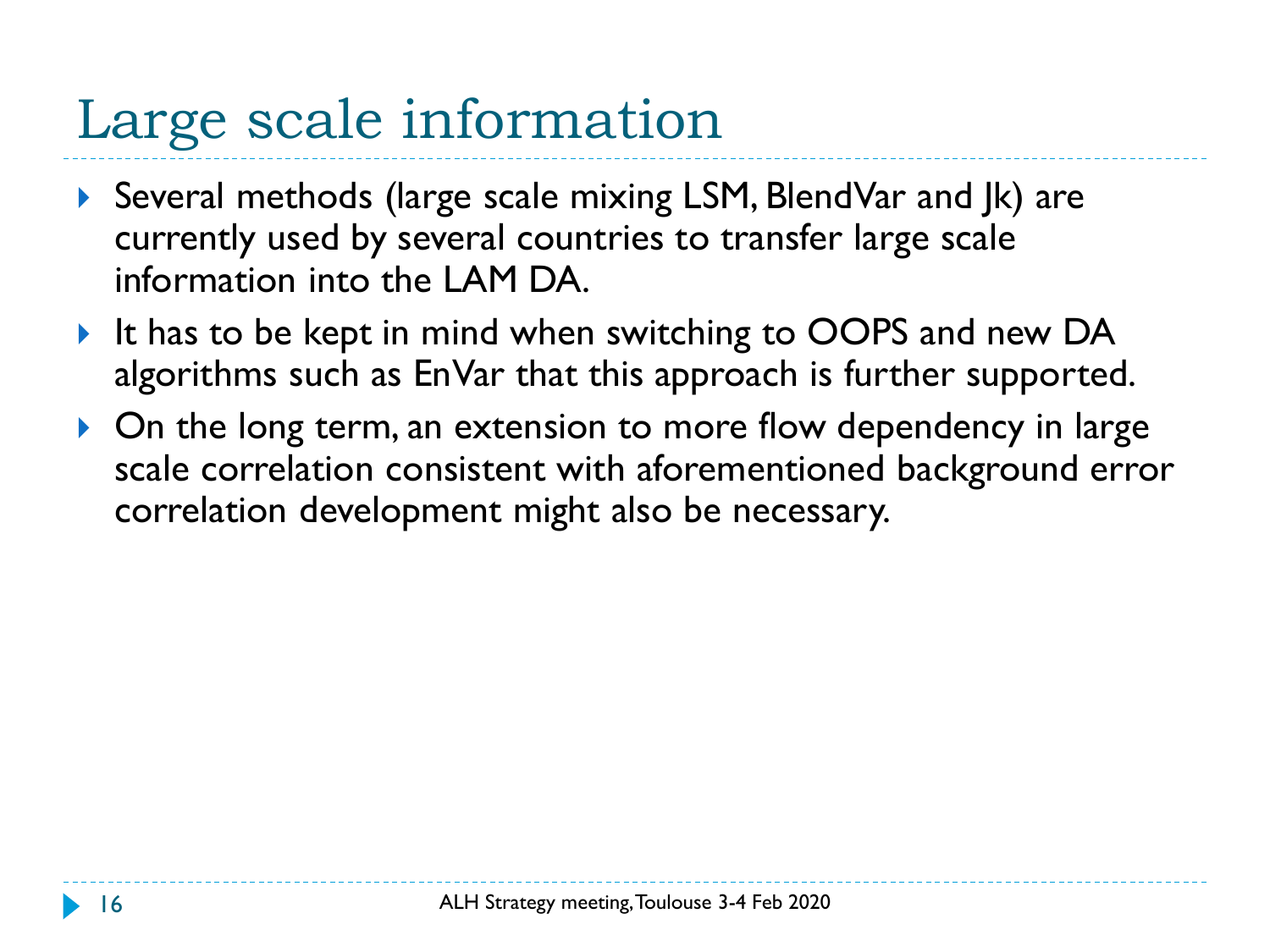# DAsKIT

- ▶ Currently it provides a basic set of DA infrastructure to ease developments of the DA from consortium members with no prior experience.
- Should be flexible and easy to handle, even with low manpower.
- The target DA solution has to account for small HPC resources and/or particularities of regional observation networks (not sufficiently covered by remote sensing for instance)
- Locally available high density conventional data streams, as well as radar volumetric data, are the observation types to be handled initially.
- Specific training on DA science and coding should complement the DAsKIT implementation.
- ▶ On the longer term, this functionality is to be ensured as part of a flexible DA system realized through the Object-Oriented Prediction System (OOPS).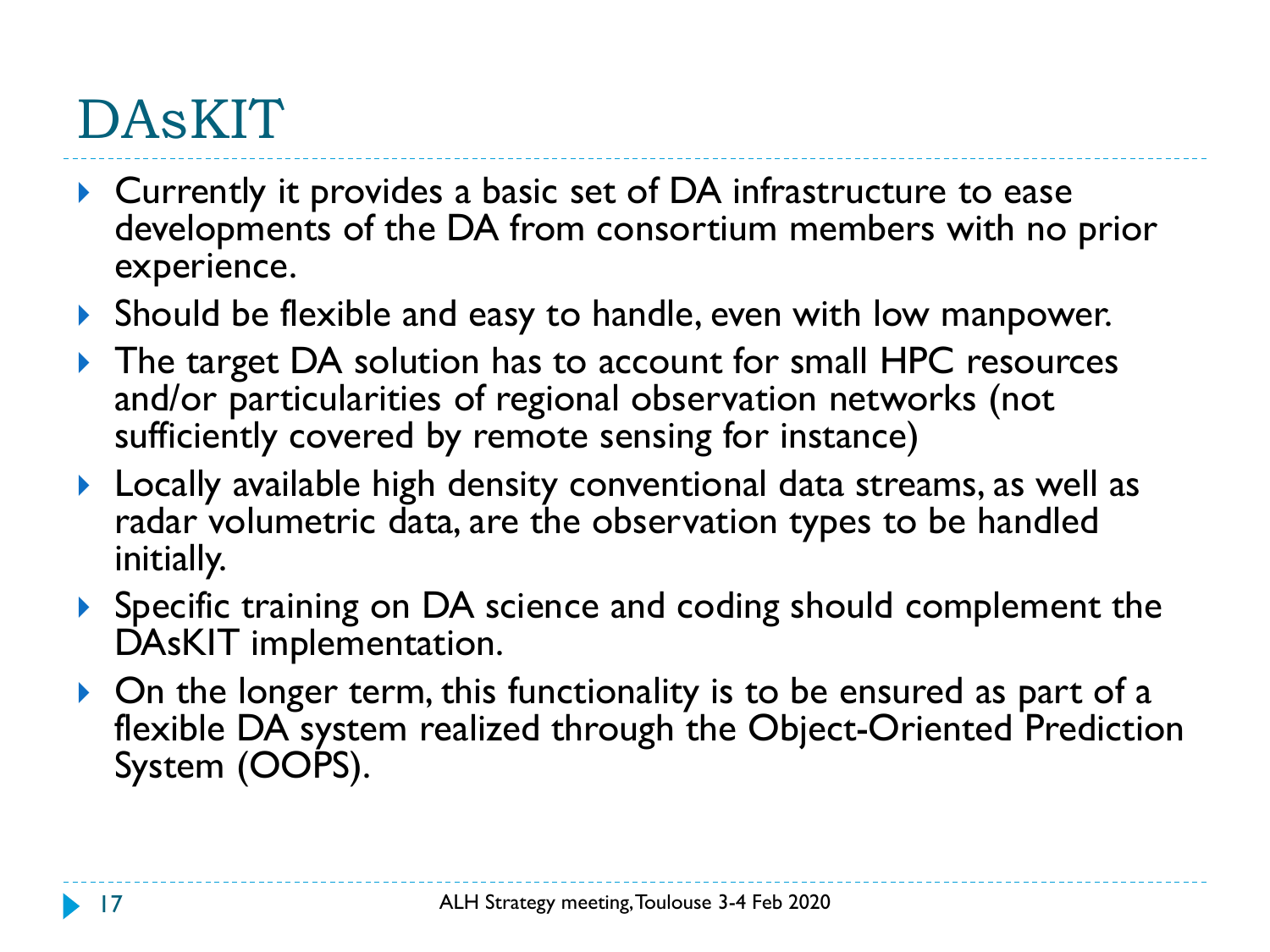# Satellite observations (1)

- **The most important evolution will come from the availability of** radiances from the hyperspectral infrared sounder **IRS** on board the MTG-S (2023).
	- The data volume increase will require adaptations of transfers, storage and preprocessing.
	- ▶ Radiances to be provided in PC scores. The specific features of reconstructed radiances will have to be accounted for.
- ▶ EPS-SG will be exploited for infra-red sounders (IASI-NG), microwave sounders and imagers (MWS, MWI, ICI) and scatterometers (SCA).
- Studies shall be pursued to better extract information in cloudy conditions and over continental surfaces.
- **The use of EnVar systems with hydrometeors in the control vector** shall allow an easier assimilation of cloudy radiances.
- Radiances over continents shall provide information both on the lower atmosphere and on surface temperature, to be used land DA.
- Moving from 3D to 4D schemes) will allow to better handle observations.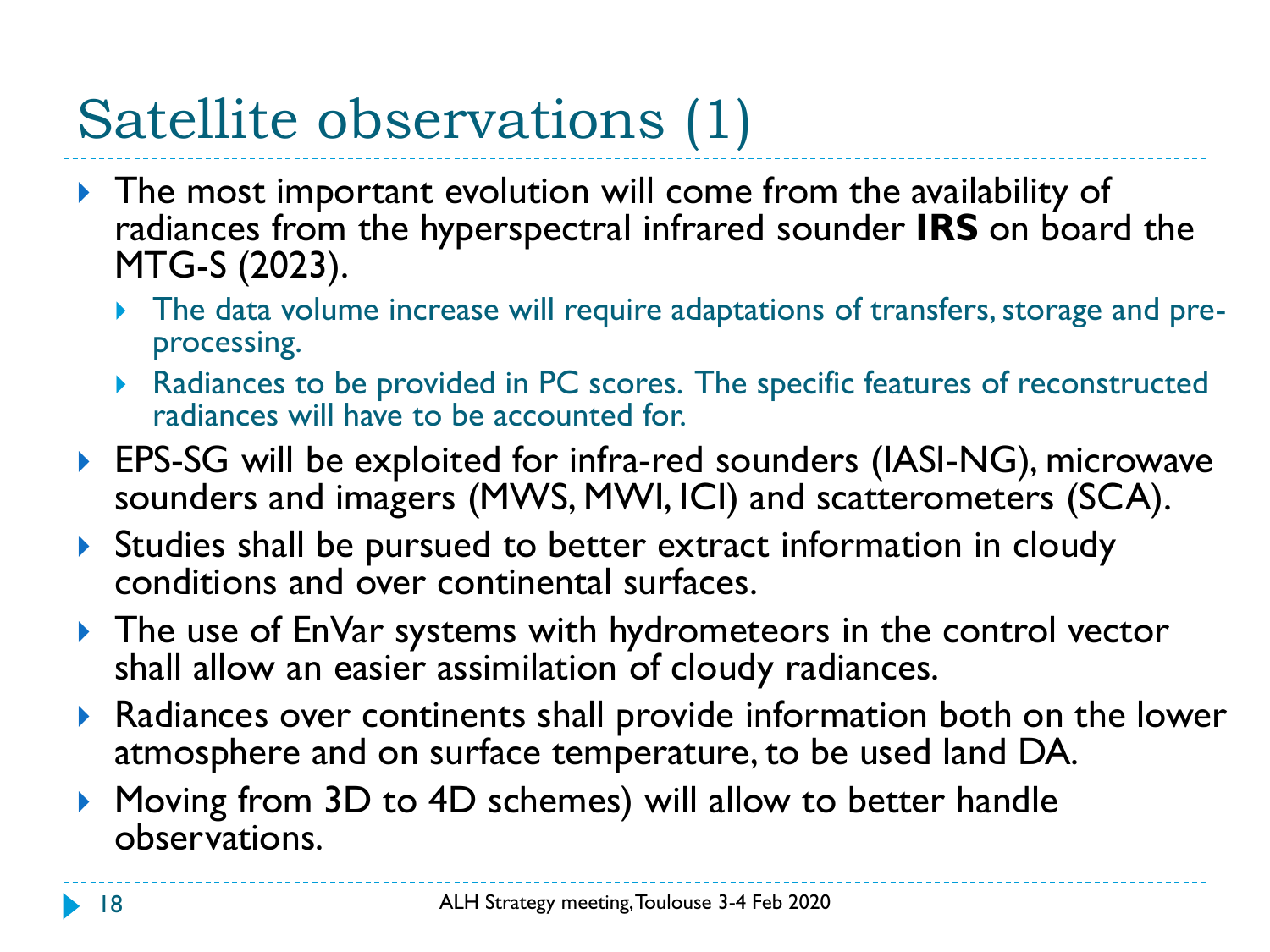# Satellite observations (2)

- ▶ The Flexible Combined Imager (FCI) on board MTG-I (successor of SEVIRI, to be launched by the end of 2021) will provide radiances every 10 min to be exploited in data assimilation.
- ▶ The lightning imager (LI) on board MTG-I, should also be exploited for model initialisation with information on severe convection in regions where radars do not operate (oceans, mountains).
- **Possibility to assimilate observations from passive microwave** sensors like AMSR2 and SSMI on board of US DMSP and JAXA satellites as information on the snow water equivalent.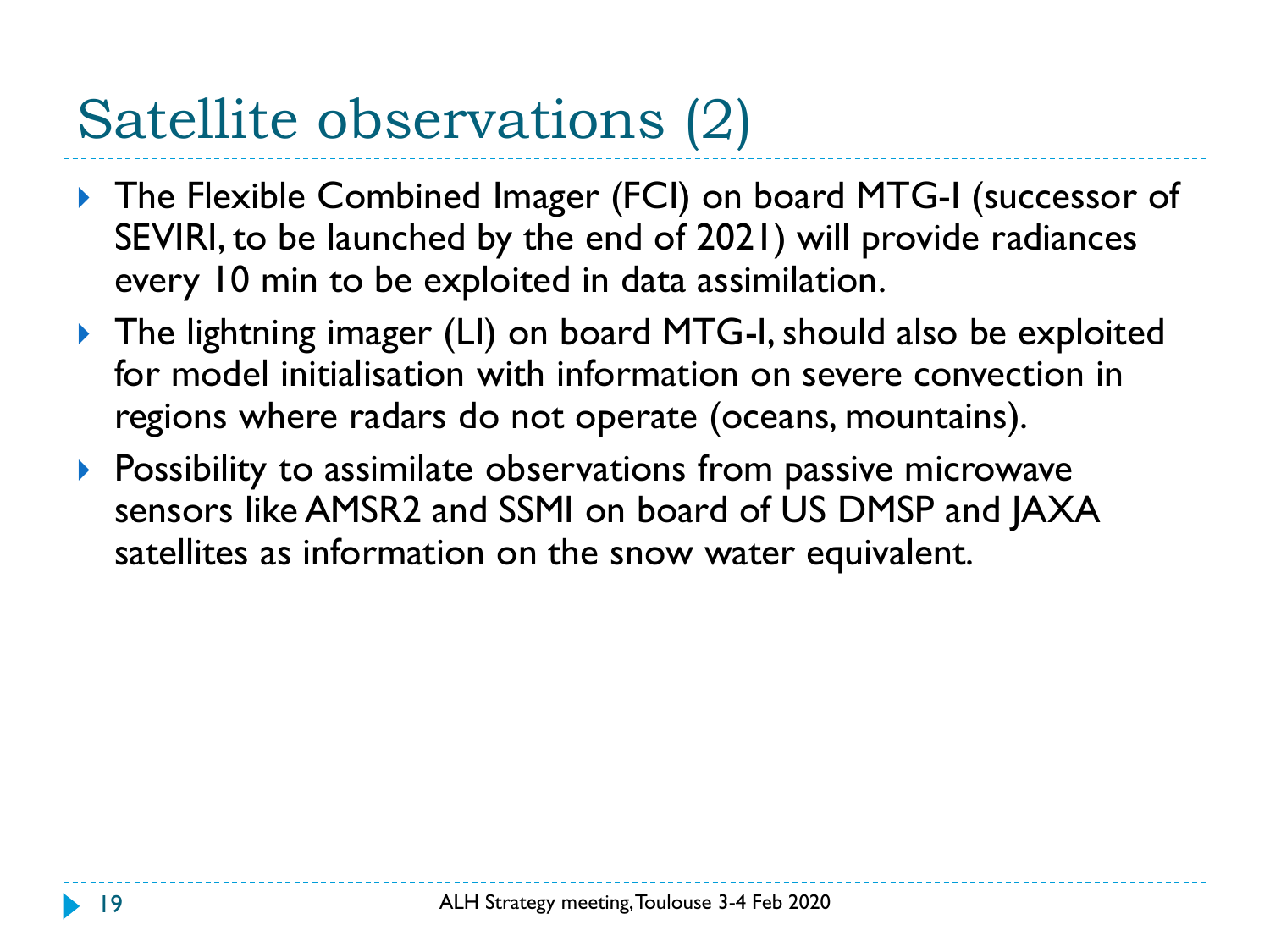## EUMETNET

- ▶ Non-satellite data to be provided by EUMETNET programmes shall be extensively used for data assimilation purposes.
- ▶ Radar radial winds and Doppler velocity + polarimetric data from **OPERA**, the extension of the control vector to allow direct assimilation of hydrometeors.
- Data from ground based GNSS receivers through the **E-GVAP** programme shall be further exploited - slant delays and tropospheric gradients with suitable observation operators to be developed.
- The EUMETNET aircraft programme **E-ABO** shall provide additional data from MODE-S and ADS/B receivers to enhance the number of wind and to some extent temperature measurements to be assimilated in LAMs.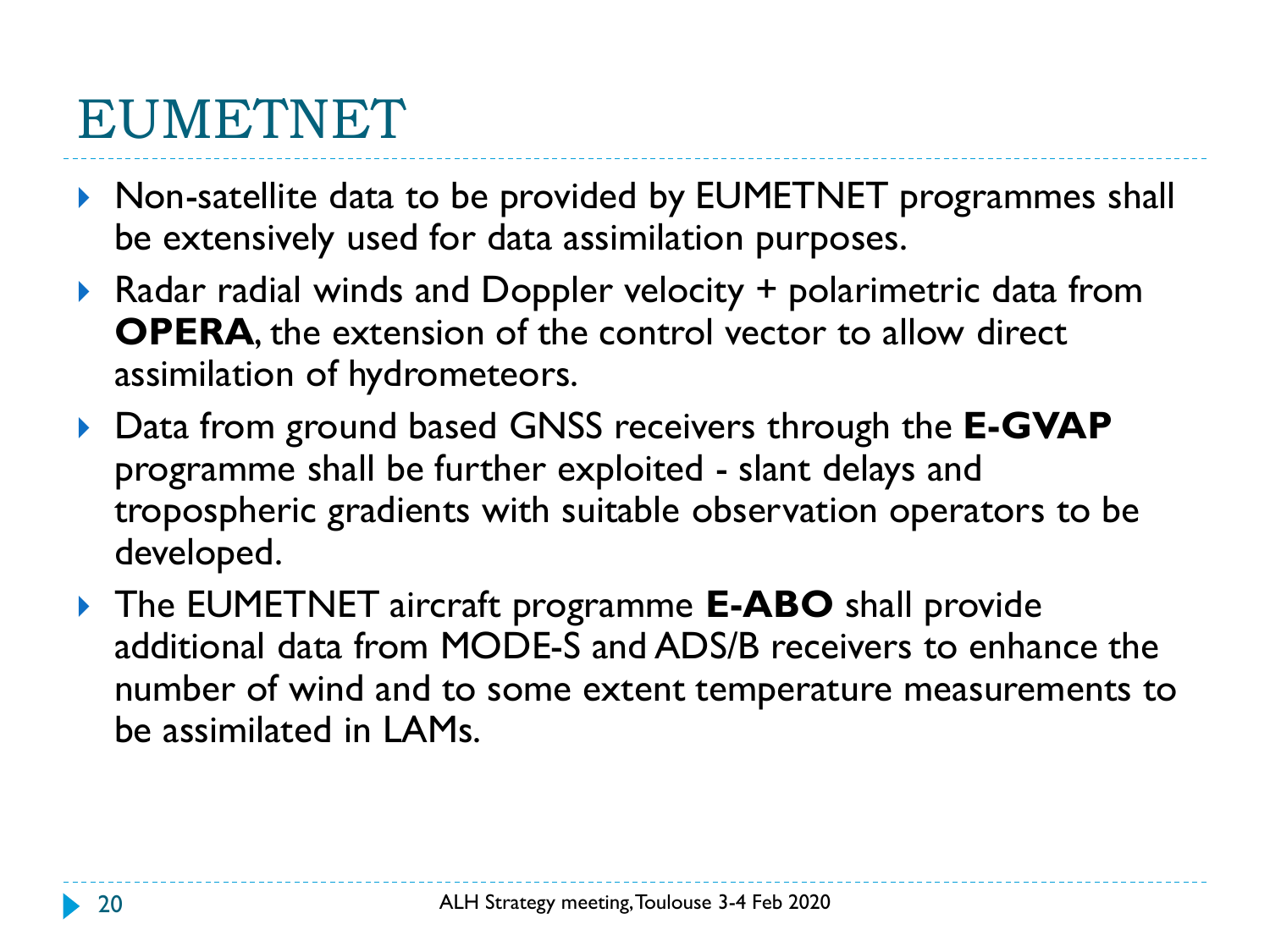# EUMETSAT SAF/Copernicus Services

- Exploitation of satellite products from the SAFs of EUMETSAT and Copernicus Services shall be enhanced
- Mainly information on initial conditions of continental surfaces (superficial soil moisture, snow on ground extent, surface temperature (land and water), albedo, vegetation properties) via using these data in the Kalman Filter-based soil assimilation, in combination with optimal interpolation for spatialization.
- ▶ The already ongoing initiatives in the consortia should be better coordinated.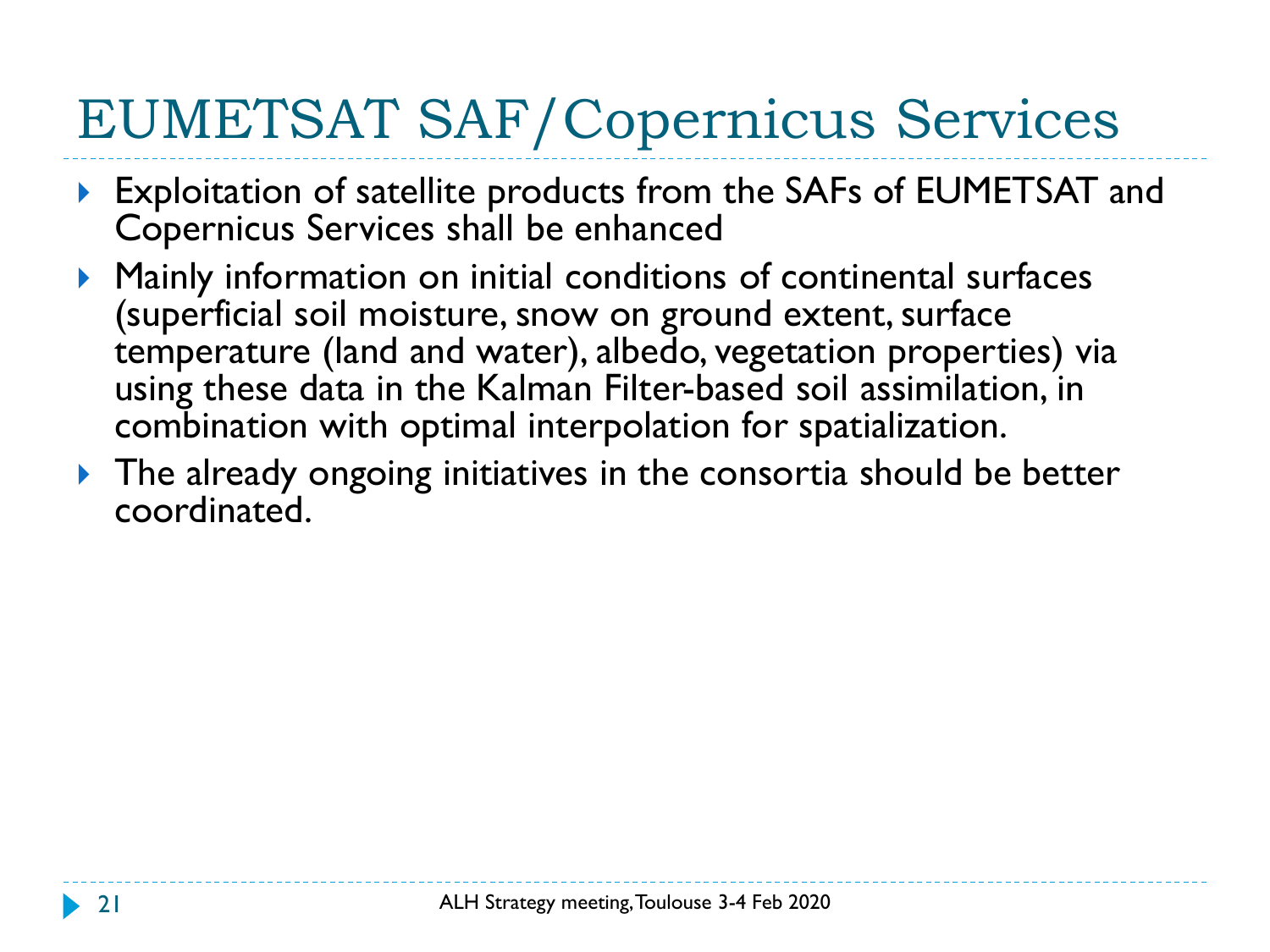# Crowd-sourced observations

- It is likely that during the period the amount of meteorological data provided by **IoT** will increase significantly (personal weather stations, smartphones, wind farm and road observations, ...).
- ▶ Their potential shall be assessed with specific challenges in terms of quality controls, data exchanges policy exchanges, data volumes.
- Such evolution cannot be ignored despite the fact that the backbone observing system will continue to rely on WMO, EUMETSAT and EUMETNET.
- ▶ Other new observations to be exploited (e.g. microlinks)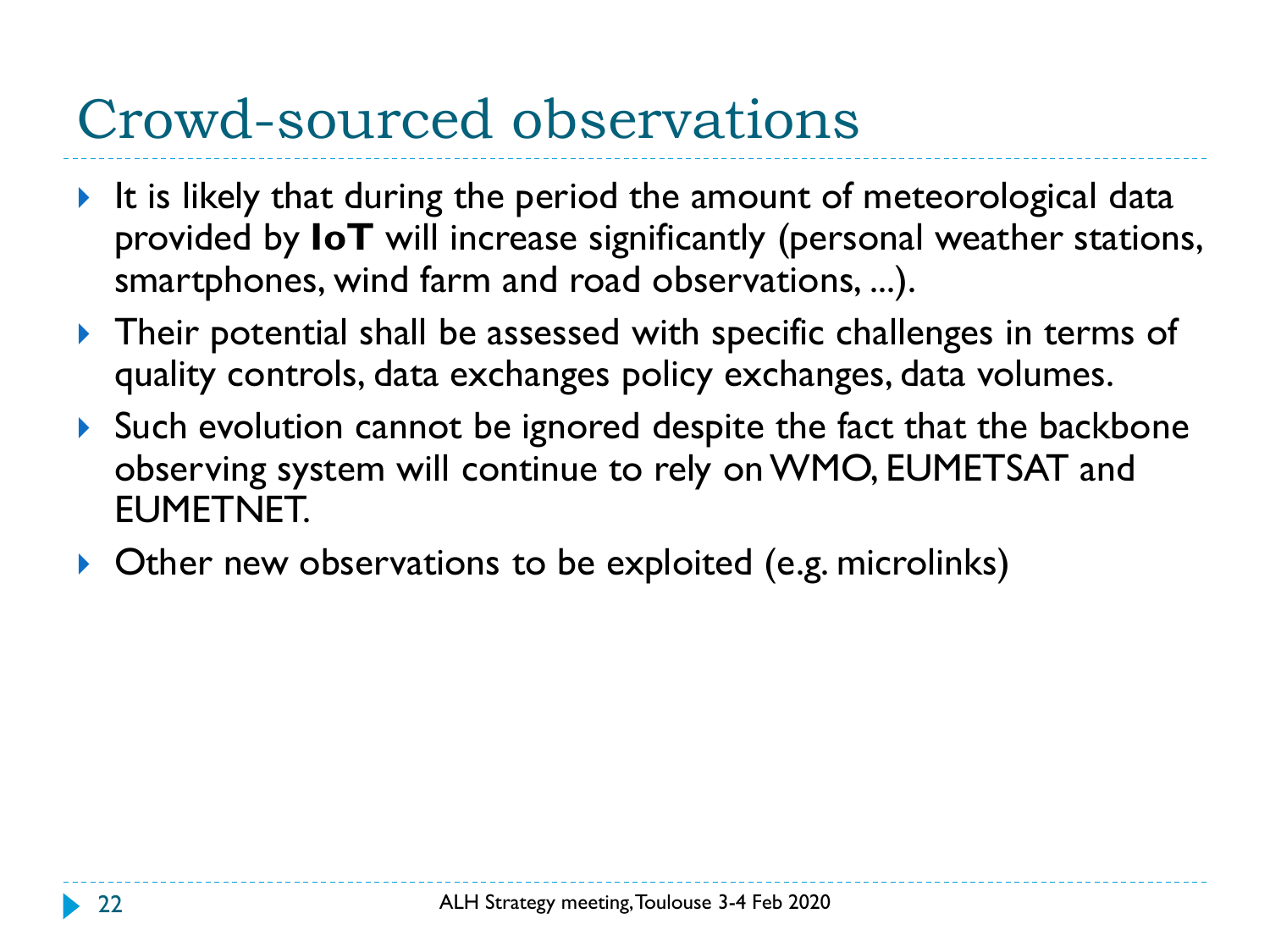## Data volumes

- ▶ The huge amount of additional data will raise specific issues in terms of quality controls, bias corrections and data thinning (spatially and temporally).
- A number of them could be addressed at the algorithm level: spatially and spectrally correlated observation errors, temporal correlation errors.
- ▶ Questions related to the scale differences between model grid and data density shall be examined in terms of superobbing or supermodding within the observation operator definition.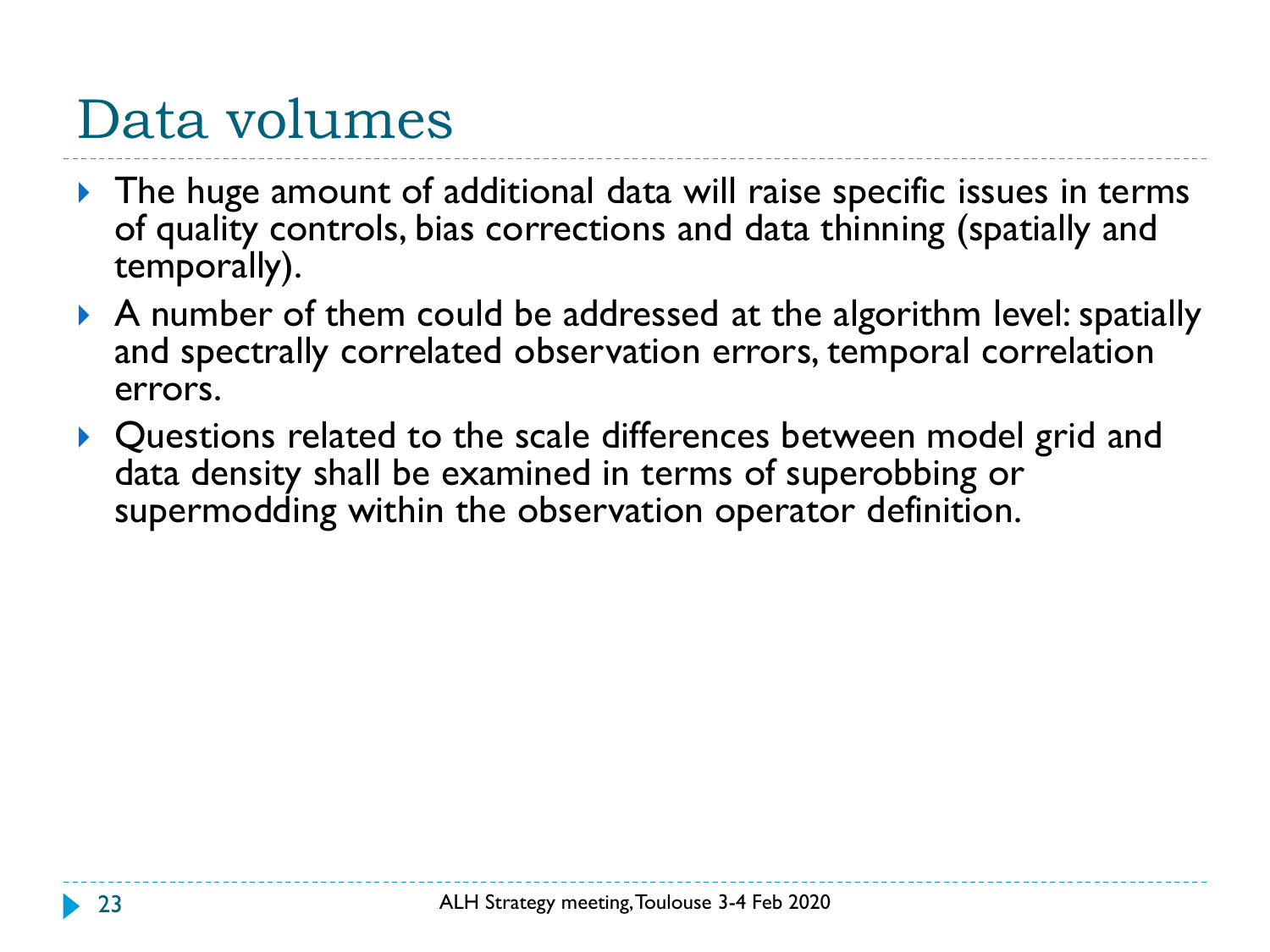### Bias correction, blacklisting, monitoring & diagnostics

- Current algorithms rely on unbiased hypothesis, the biases must be removed prior to or during the assimilation process.
- ▶ Offline methods alone become impractical. A goal is thus to **implement the Var-BC approach to all observation types**.
- ▶ Selection of good quality observations is essential. Decisions currently based on either ARPEGE or ECMWF. In both cases, the updates of the blacklisting choices should be regularly shared with the partners.
- ▶ Dedicated monitoring tools like Obsmon (HIRLAM) and Obstat (ECMWF) for research and operations to be further maintained
- Suite of dedicated diagnostics (innovations, energy norms or covariances of residuals) require central system maintenance
- Ensemble assimilation approach will also allow for computation of adjoint-based metrics such as FSOI.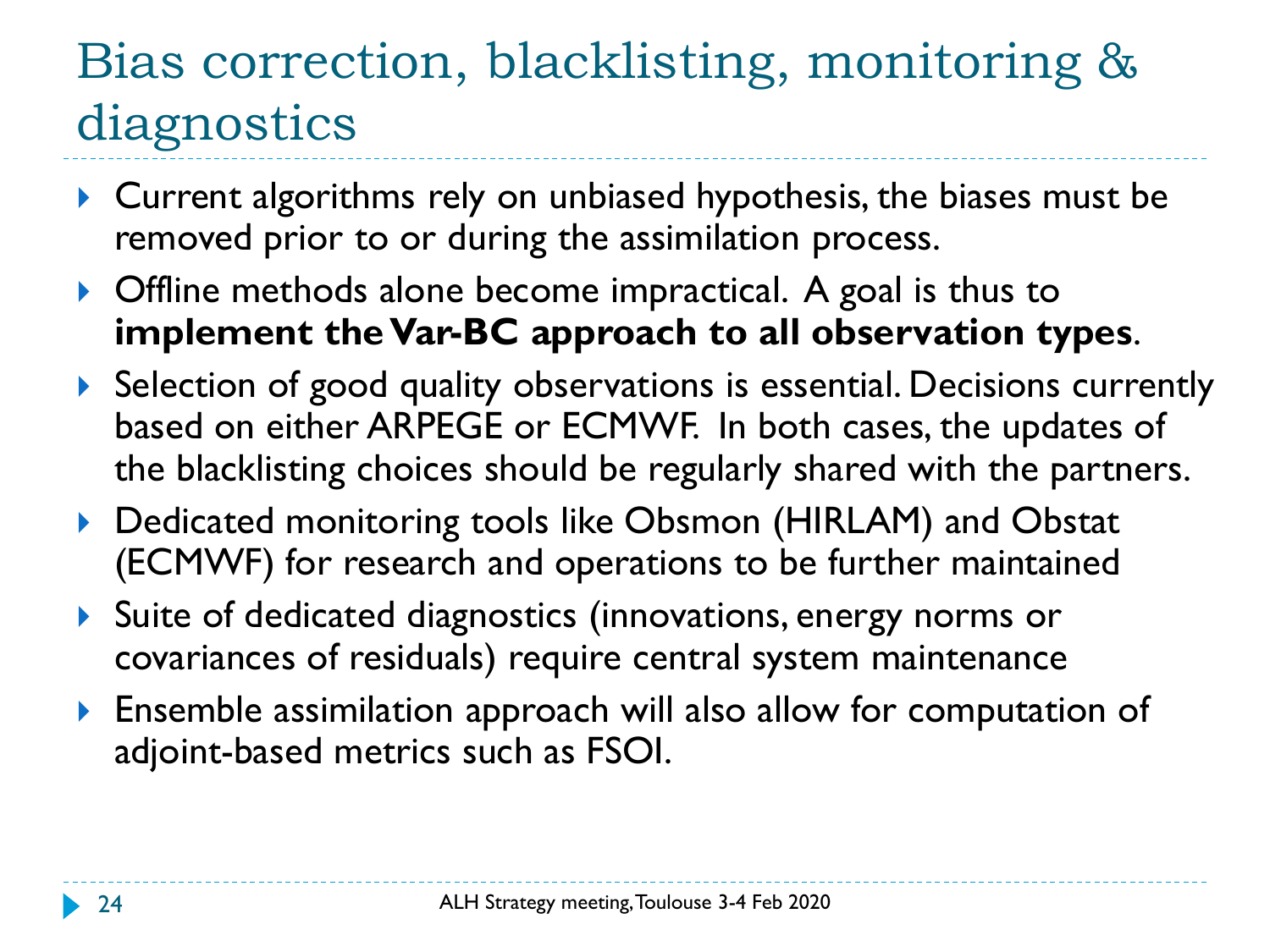## Coupled surface/atmosphere assimilation

- ▶ The long-term goal is to move from currently used weak towards strong coupling, which includes cross-covariances of forecast/observation errors between the systems and immediate impact of observations in both systems.
- Two concrete first steps:
	- Improve consistency by ensuring that satellite assimilation uses updated skin temperature and other low level fields.
	- Next, the atmosphere and surface assimilation can be linked by estimation of screen level- surface covariances using ensemble members.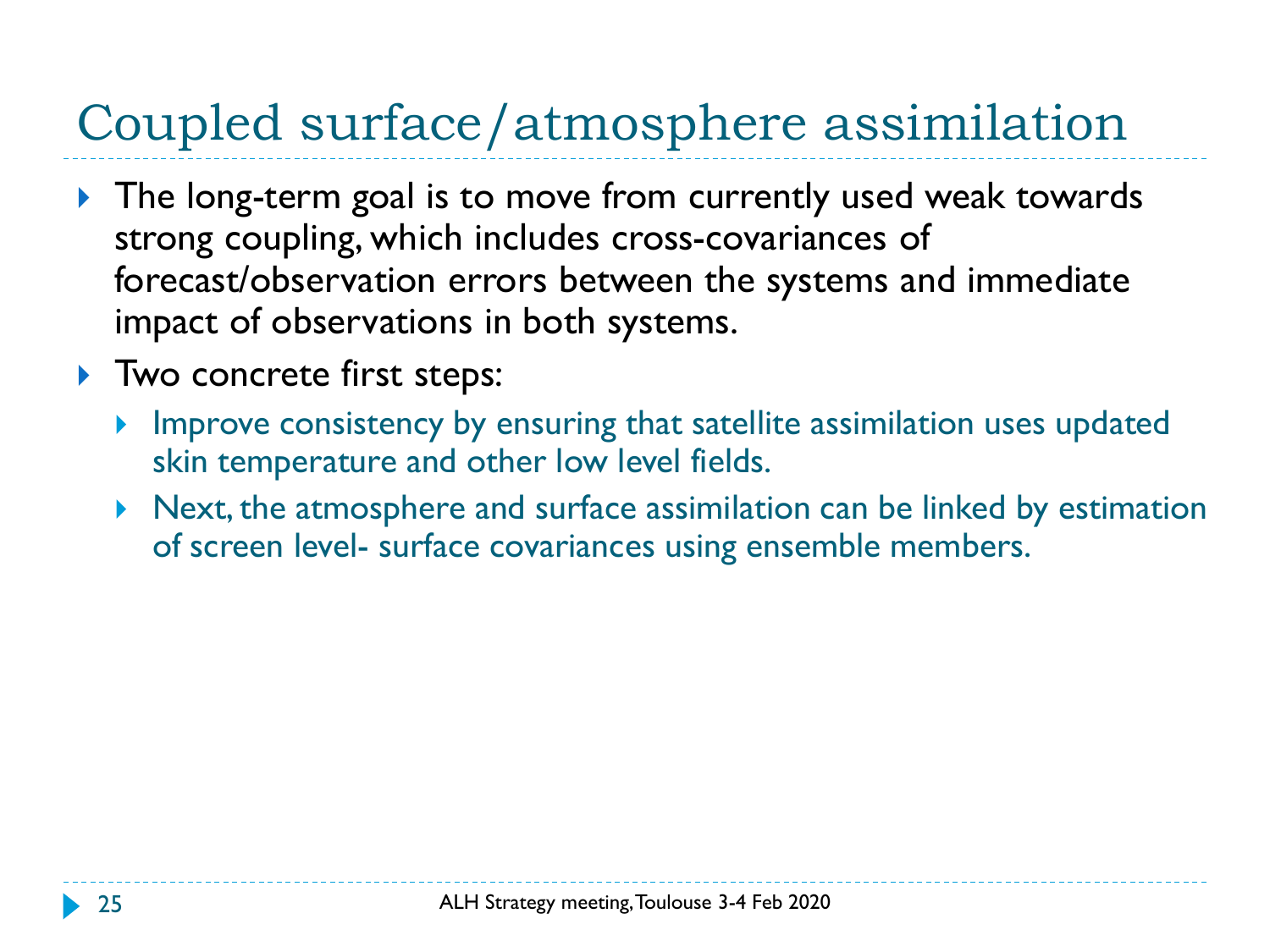# Coupling with other Earth systems

- ▶ Coupling (2-way) with ocean/wave, photo-chemistry and hydrological models is not implemented in a typical LAM.
- There are some capabilities to run those systems in a weaklycoupled mode through the SURFEX and OASIS coupler.
- Challenge: the assimilation cycling requires a compatible mesoscale analysis/observations for the ocean as it probably has the most significant feedback on the atmosphere.
- ▶ Further enhancement towards a quasi-strong coupling can be achieved within 4D assimilation algorithms like 4D-Var or 4DEnVar by coupled trajectory (outer loop) runs.
- ▶ The main challenge in such a coupled system would be maintenance of (compatible) LAM versions of all those components given the limited manpower.
- ▶ Potential added value of such weakly/quasi-strongly coupled systems needs to be demonstrated in the next five years.